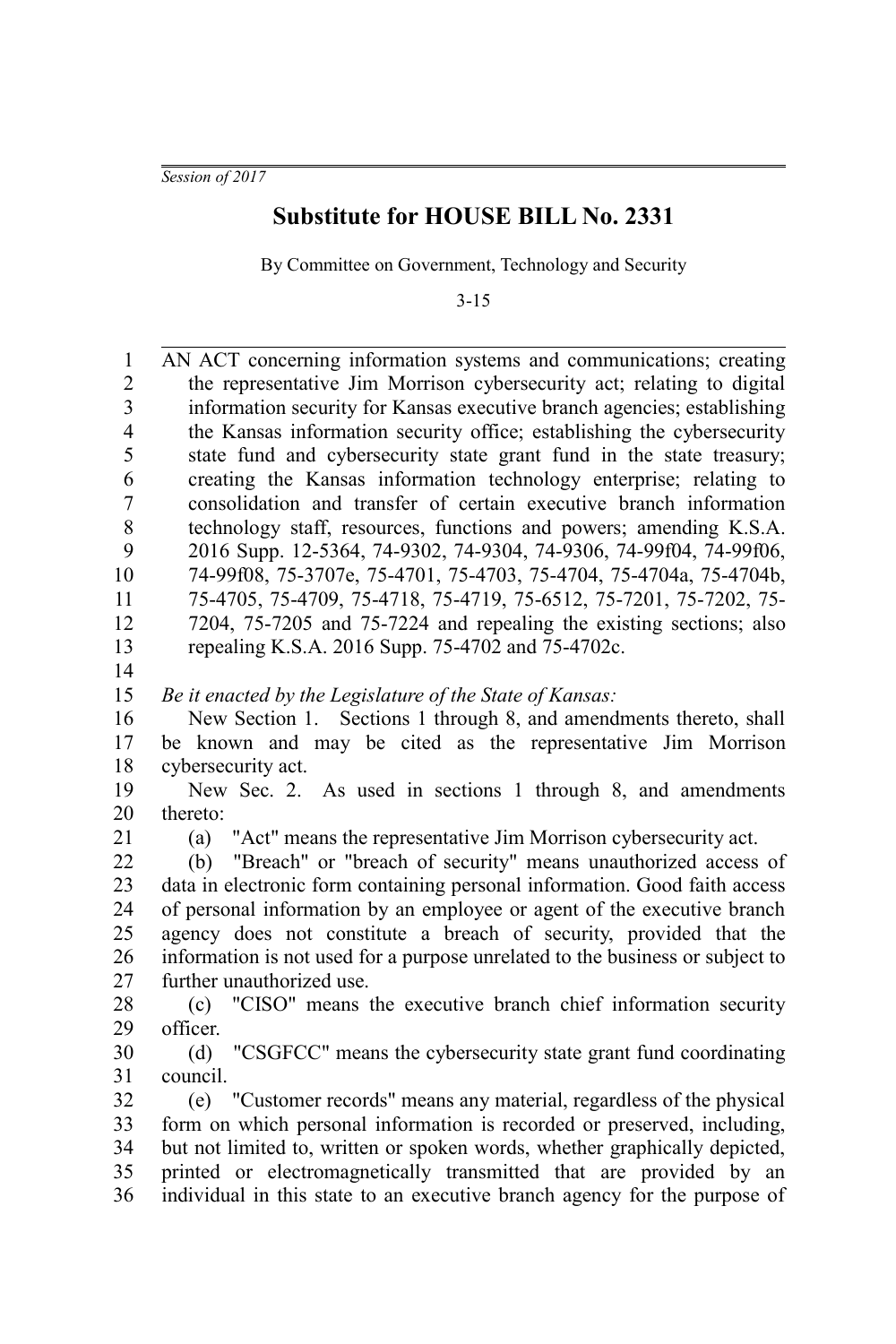purchasing or leasing a product or obtaining a service. 1

(f) "Cybersecurity" is the body of technologies, processes and practices designed to protect networks, computers, programs and data from attack, damage or unauthorized access. 2 3 4

(g) "Data in electronic form" means any data stored electronically or digitally on any computer system or other database and includes recordable tapes and other mass storage devices. 5 6 7

(h) "Executive branch agency" means any agency in the executive branch of the state of Kansas, but does not include elected office agencies or regents' institutions. 8  $\mathbf{Q}$ 10

(i) "Local governmental entity" means any department, division, bureau, commission, regional planning agency, board, district, authority, agency or other instrumentality of this state that acquires, maintains, stores or uses data in electronic form containing personal information. 11 12 13 14

(j) (1) "Personal information" means either of the following:

(A) An individual's first name or first initial and last name, in combination with at least one of the following data elements for that individual: 16 17 18

19

15

(i) Social security number;

(ii) drivers' license or identification card number, passport number, military identification number or other similar number issued on a government document used to verify identity; 20 21 22

(iii) financial account number or credit or debit card number, in combination with any security code, access code or password that is necessary to permit access to an individual's financial account; 23 24 25

(iv) any information regarding an individual's medical history, mental or physical condition or medical treatment or diagnosis by a health care professional; or 26 27 28

(v) an individual's health insurance policy number or subscriber identification number and any unique identifier used by a health insurer to identify the individual; or 29 30 31

(B) a user name or e-mail address, in combination with a password or security question and answer that would permit access to an online account. 32 33 34

35

(2) Personal information does not include information:

(A) About an individual that has been made publicly available by a federal, state or local governmental entity; or 36 37

(B) that is encrypted, secured or modified by any other method or technology that removes elements that personally identify an individual or that otherwise renders the information unusable. 38 39 40

New Sec. 3. (a) There is hereby established within and as a part of the Kansas information technology enterprise the position of executive branch chief information security officer. The CISO shall be in the unclassified 41 42 43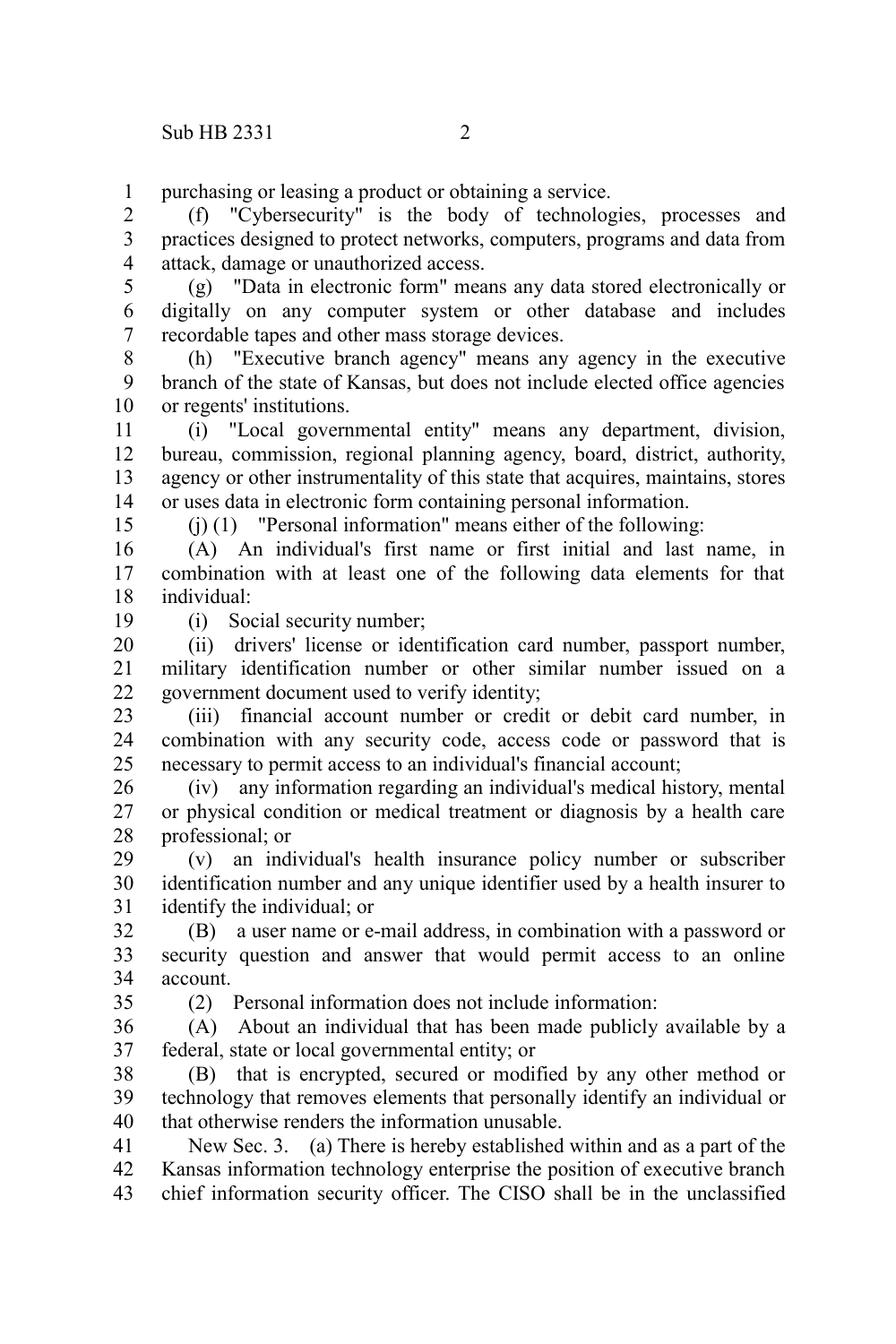5 6

24

service under the Kansas civil service act, shall be appointed by the governor and shall receive compensation in an amount fixed by the governor. 1 2 3

- (b) The CISO shall: 4
	- (1) Report to the executive chief information technology officer;

(2) serve as the state's CISO;

(3) serve as the executive branch chief cybersecurity strategist and authority on policies, compliance, procedures, guidance and technologies impacting executive branch agency cybersecurity programs; 7 8 9

(4) ensure cybersecurity training programs are provided for executive branch agencies; 10 11

(5) ensure compliance with local policy and applicable regulatory authority for background investigations of personnel resources assigned in support of executive branch agencies; 12 13 14

(6) ensure compliance with cybersecurity policies established by the Kansas information technology executive council pursuant to K.S.A. 2016 Supp. 75-7203, and amendments thereto, as well as applicable federal standards for resources assigned or provided; 15 16 17 18

(7) ensure Kansas information security office personnel resources assigned to executive branch agencies are protected from retribution for reporting violations; 19 20 21

(8) coordinate cybersecurity efforts between executive branch agencies, state information resources and local governmental entities; 22 23

(9) have authority to:

(A) Oversee executive branch agency cybersecurity plans for information technology projects; 25 26

(B) halt executive branch agency information technology projects or information systems that are not compliant with approved cybersecurity plans; 27 28 29

(C) conduct ad hoc security assessments of executive branch agency information systems and internal information technology operating environments; 30 31 32

(D) suspend public access to executive branch agency information resources where compromise of restricted use information or computer resources has occurred or is likely to occur as the result of an identified high risk vulnerability or threat; 33 34 35 36

(E) disburse state cybersecurity funds and cybersecurity state grant funds; and 37 38

(F) hire, promote, suspend, demote, discipline and dismiss all executive branch cybersecurity positions; and 39 40

(10) perform such other functions and duties as provided by law and as directed by the executive chief information technology officer or the governor. 41 42 43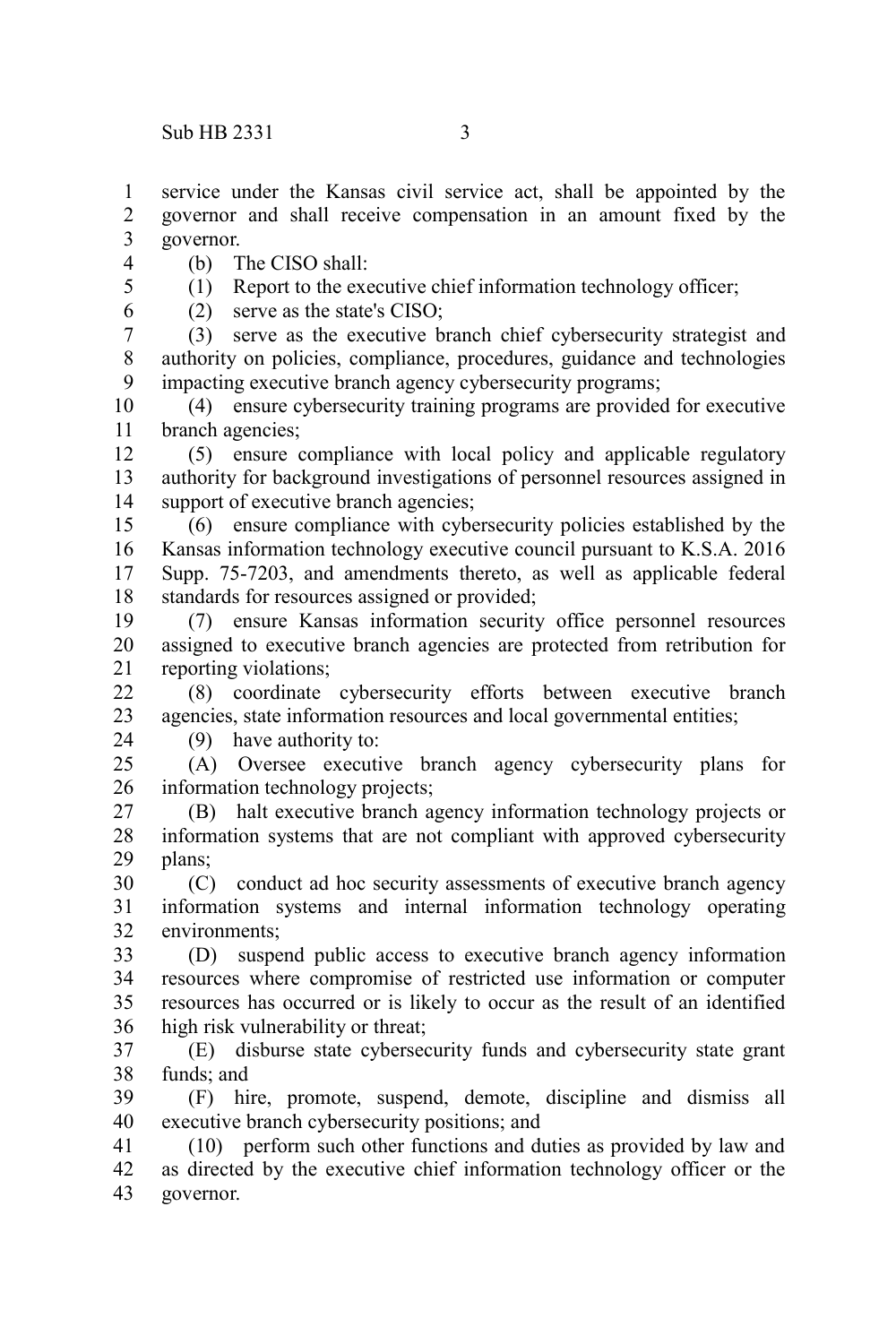(c) The CISO shall adopt rules and regulations pertaining to the following areas: 1 2

(1) Development of a standard cybersecurity rating method for agencies and the state of Kansas. In developing this standard, the CISO shall utilize, to the extent practicable, the cybersecurity framework developed by the national institute of standards and technology; and 3 4 5 6

(2) providing for a process by which agencies can appeal security determinations made by the CISO. 7 8

(d) (1) The CISO shall submit an annual report to the house general government budget committee, the house government, technology and security committee, the senate ways and means committee, the joint committee on Kansas security and the joint committee on information technology, or their successor committees. 9 10 11 12 13

14

(2) Such report shall include:

(A) A projected budget for the upcoming three fiscal years with project goals; 15 16

(B) a description of expenditures made from cybersecurity funds in the most recent fiscal year; 17 18

(C) the status of ongoing cybersecurity plans and projects;

(D) strategic planning goals or objectives met during the most recent fiscal year; 20 21

22

19

23

(F) training provided to state employees.

(E) the results of agency security assessments; and

(3) The provisions of subsection  $(d)(2)(D)$  through  $(F)$  shall expire on July 1, 2020, unless the legislature reviews and reenacts these provisions prior to July 1, 2020. 24 25 26

New Sec. 4. (a) There is hereby established within and as a part of the office of information technology services the Kansas information security office. The Kansas information security office shall be administered by the CISO and be staffed appropriately to effect the provisions of the representative Jim Morrison cybersecurity act. 27 28 29 30 31

(b) For the purpose of preparing the governor's budget report and related legislative measures submitted to the legislature, the Kansas information security office, established in this section, shall be considered a separate state agency and shall be titled for such purpose as the "Kansas information security office." The budget estimates and requests of such office shall be presented as from a state agency separate from the department of administration, and such separation shall be maintained in the budget documents and reports prepared by the director of the budget and the governor, or either of them, including all related legislative reports and measures submitted to the legislature. 32 33 34 35 36 37 38 39 40 41

(c) Under direction of the CISO, the Kansas information security office shall perform the following functions for executive branch agencies, 42 43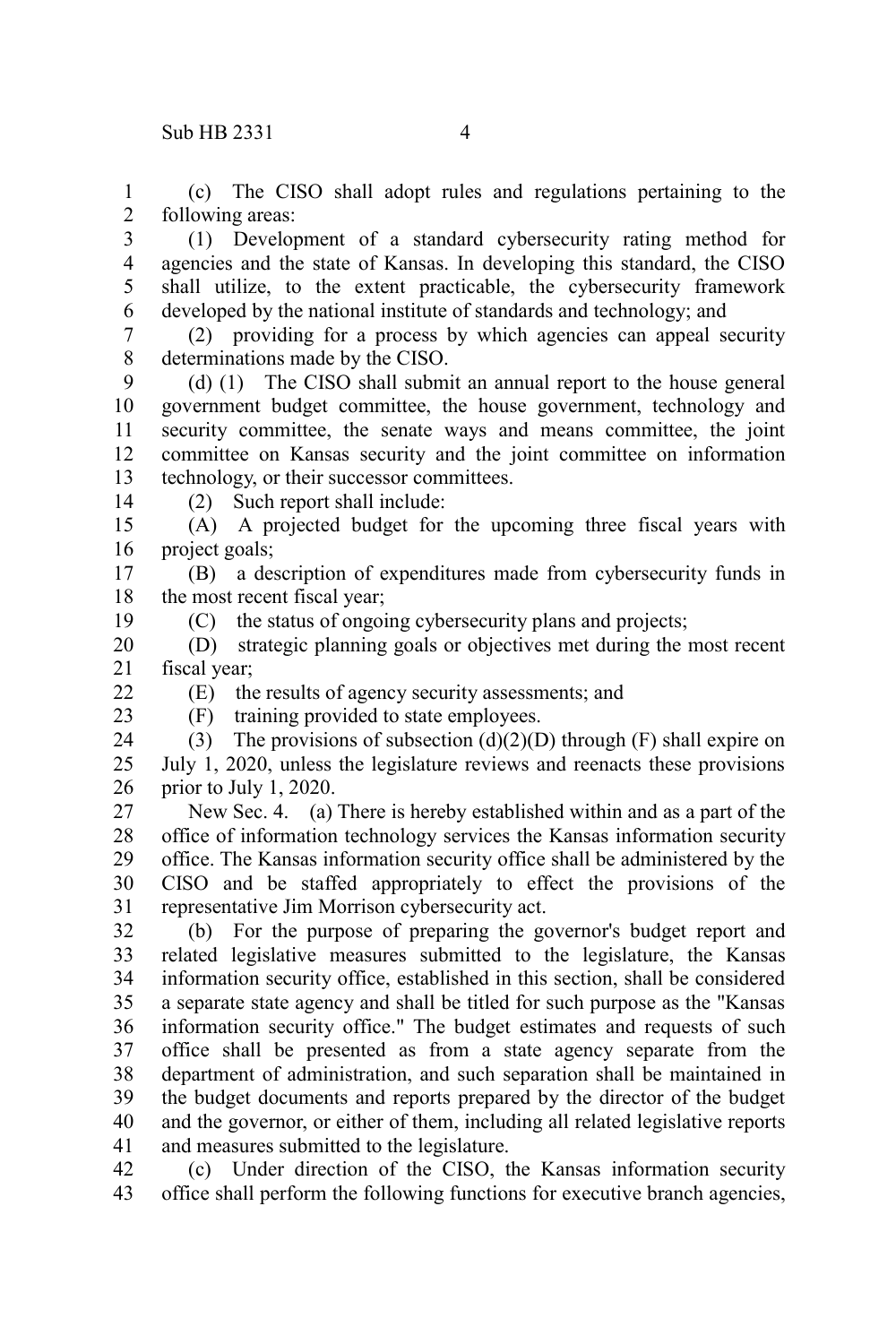unless otherwise stated: 1

2

(1) Administer the representative Jim Morrison cybersecurity act;

(2) assist in developing, implementing and monitoring strategic and comprehensive information security risk-management programs; 3 4

(3) facilitate information security governance, including the formation of an information security steering committee or advisory board; 5 6

(4) create and manage a unified and flexible control framework to integrate and normalize requirements resulting from global laws, standards and regulations; 7 8 9

(5) facilitate a metrics, logging and reporting framework to measure the efficiency and effectiveness of the state information security programs; 10 11

(6) provide strategic risk guidance for information technology projects, including the evaluation and recommendation of technical controls; 12 13 14

(7) ensure that security programs and all technology solutions offered by vendors to the state are in compliance with relevant laws, rules and regulations and policies; 15 16 17

(8) coordinate the use of external resources involved in information security programs, including, but not limited to, interviewing, negotiating contracts and fees and managing external resources; 18 19 20

(9) interact with related disciplines through committees to ensure the consistent application of policies and standards across all technology projects, systems and services, including, but not limited to, privacy, risk management, compliance and business continuity management; 21 22 23 24

(10) liaise with external agencies, such as law enforcement and other advisory bodies as necessary, to ensure a strong security posture; 25 26

(11) assist in the development of effective disaster recovery policies and standards; 27 28

(12) assist in the development of implementation plans and procedures to ensure that business-critical services are recovered in a cybersecurity event; 29 30 31

(13) review and restructure, as necessary, current information technology security responsibilities pursuant to section 3, and amendments thereto; 32 33 34

(14) coordinate information technology security interests among regents' institutions, elected office agencies, the legislative branch, the judicial branch, other executive elected office state agencies and local government entities; and 35 36 37 38

(15) perform such other functions and duties as provided by law and as directed by the CISO. 39 40

New Sec. 5. (a) The cybersecurity state grant fund coordinating council is hereby established. The CSGFCC shall approve and monitor the delivery of state grant fund cybersecurity services, develop strategies for 41 42 43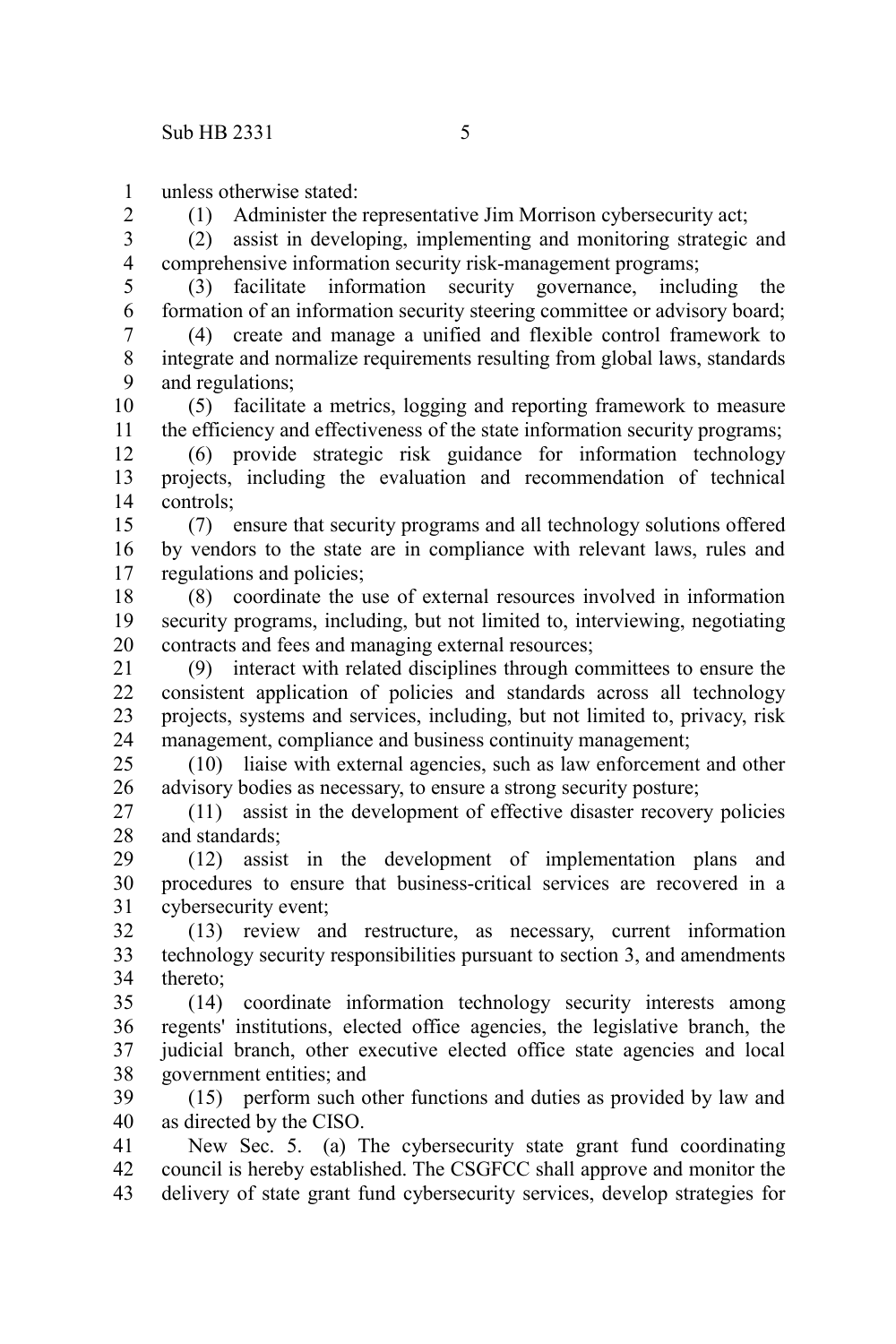state grant fund cybersecurity initiatives and award available grant funds as prescribed in section 8, and amendments thereto. (b) The CSGFCC shall be composed of: 1 2 3

4

(1) The CISO, who shall serve as a permanent voting member; and

5

(2) the following members appointed by the governor:

(A) Two members representing information technology personnel from executive branch agencies; 6 7

(B) two members representing legal counsel from executive branch agencies; and 8 9

(C) one member representing financial personnel from executive branch agencies. 10 11

(c) After initial appointment, members appointed to this committee shall serve a term of three years, which shall expire on June 30 of the last year of such member's term. Appointed members are eligible for reappointment, but shall not serve longer than two successive three-year terms. All vacancies may be filled by appointment for the remainder of the unexpired term and any such appointed member may serve two additional three-year terms. 12 13 14 15 16 17 18

19

(d) The CISO shall serve as the chair of the CSGFCC, and shall:

(A) Serve as the coordinator of cybersecurity state grant fund services and initiatives in the state; 20 21

(B) implement statewide cybersecurity state grant fund service planning; 22 23

(C) have authority to administer any cybersecurity state grant fund service as adopted by the council; 24 25

(D) serve subject to the direction of the council; 26

(E) ensure that policies adopted by the council are carried out; 27

(F) preside over all meetings of the council; and 28

(G) assist the council in effectuating the provisions of this act. 29

(e) The CSGFCC is hereby authorized to adopt rules and regulations necessary to effectuate the provisions of section 8, and amendments thereto, including, but not limited to, creating a uniform reporting form designating how moneys have been spent by cybersecurity state grant fund recipients, setting standards for coordinating and purchasing equipment and recommending standards for training of grant recipient personnel. The chair of the council shall work with the council to develop rules and regulations necessary for the distribution of moneys in the cybersecurity state grant fund. The council shall work with the chair to carry out the provisions of section 8, and amendments thereto. 30 31 32 33 34 35 36 37 38 39

(f) Any action of the council pursuant to subsection (e) is subject to review in accordance with the Kansas judicial review act, K.S.A. 77-601 et seq., and amendments thereto. 40 41 42

New Sec. 6. (a) There is hereby established in the state treasury the 43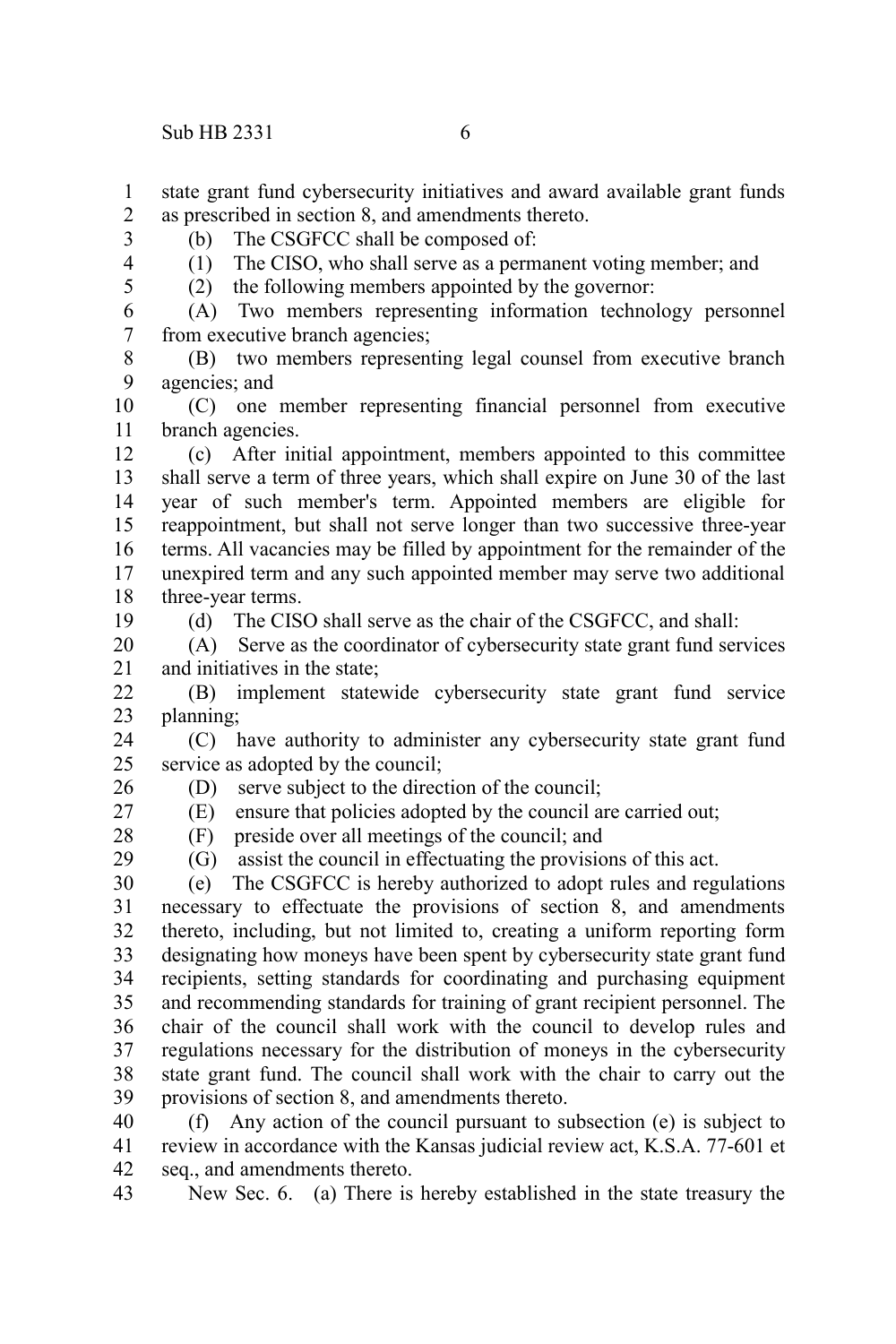cybersecurity state fund. All amounts received under this section shall be remitted to the state treasurer in accordance with the provisions of K.S.A. 75-4215, and amendments thereto. Upon receipt of each such remittance, the state treasurer shall deposit the entire amount in the state treasury to the credit of the cybersecurity state fund, which shall be administered by the CISO. 1 2 3 4 5 6

(b) On June 30 of each year, any unencumbered balance in the cybersecurity state fund that is not required for expenditures during the ensuing fiscal year may be transferred by the director of accounts and reports from the cybersecurity state fund to the cybersecurity state grant fund established by section 7, and amendments thereto. If the director of accounts and reports transfers any funds pursuant to this subsection, the director shall transmit a copy of such transfer to the director of legislative research and the director of the budget. 7 8 9 10 11 12 13 14

(c) All payments and disbursements from the cybersecurity state fund shall be made in accordance with appropriation acts upon warrants of the director of accounts and reports issued pursuant to vouchers approved by the CISO or designee of the CISO. 15 16 17 18

(d) On or before the  $10<sup>th</sup>$  day of each month, the director of accounts and reports shall transfer from the state general fund to the cybersecurity state fund interest earnings based on: (1) The average daily balance of moneys in the cybersecurity state fund for the preceding month; and (2) the net earnings rate of the pooled money investment portfolio for the preceding month. 19 20 21 22 23 24

(e) On July 1, 2017, the chief executive information technology officer shall certify to the director of accounts and reports all unobligated funds remaining in the office of information technology services special revenue funds that are designated by the chief executive information technology officer as cybersecurity fee moneys. Upon receipt of such certification, the director of accounts and reports shall transfer such moneys from the special revenue fund or funds to the cybersecurity state fund. At the same time as the chief executive information technology officer transmits each such certification to the director of accounts and reports, such officer shall transmit a copy of such certification to the director of legislative research and the director of the budget. 25 26 27 28 29 30 31 32 33 34 35

New Sec. 7. (a) There is hereby established in the state treasury the cybersecurity state grant fund. All amounts received under this section shall be remitted to the state treasurer in accordance with the provisions of K.S.A. 75-4215, and amendments thereto. Upon receipt of each such remittance, the state treasurer shall deposit the entire amount in the state treasury to the credit of the cybersecurity state grant fund, which shall be administered by the CISO. 36 37 38 39 40 41 42

(b) All payments and disbursements from the fund shall be made in 43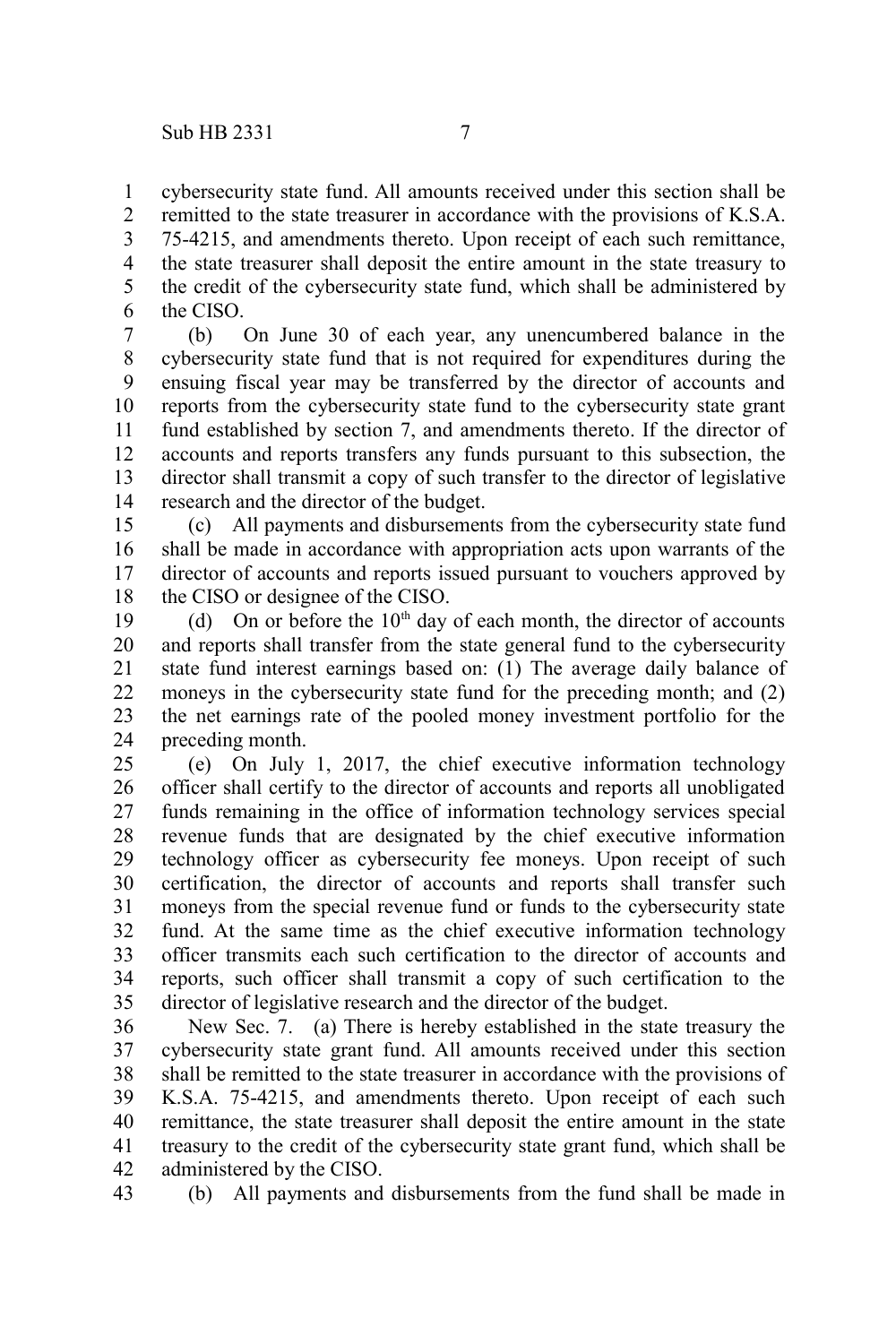accordance with appropriation acts upon warrants of the director of accounts and reports issued pursuant to vouchers approved by the CISO or the designee of the CISO. 1 2 3

(c) Except as provided further, during any fiscal year, the CISO shall maintain a balance in the cybersecurity state grant fund of not less than \$10,000,000. The CISO may approve vouchers for expenditures of the cybersecurity state grant fund that result in the balance of such fund being less than \$10,000,000 if the CISO determines such funds are necessary to respond to a cybersecurity breach. 4 5 6 7 8 9

(d) On or before the  $10<sup>th</sup>$  day of each month, the director of accounts and reports shall transfer from the state general fund to the cybersecurity state grant fund interest earnings based on: (1) The average daily balance of moneys in the cybersecurity state grant fund for the preceding month; and (2) the net earnings rate of the pooled money investment portfolio for the preceding month. 10 11 12 13 14 15

New Sec. 8. (a) The moneys of the cybersecurity state fund and the cybersecurity state grant fund shall be used only for necessary and reasonable costs incurred or to be incurred by the Kansas information security office for the: 16 17 18 19

20

(1) Implementation and delivery of cybersecurity services;

(2) purchase, maintenance and license fees for cybersecurity and supporting equipment, software and upgrades; 21 22

23

(3) training of personnel;

(4) installation, service establishment, start-up charges and monthly recurring charges billed by service suppliers; 24 25

(5) capital improvements and equipment or other physical enhancements to the cybersecurity program; 26 27

(6) projects involving the development and implementation of cybersecurity services; (7) cybersecurity consolidation or cost-sharing projects; 28 29 30

(8) maintenance of adequate staffing, facilities and support services of the Kansas information security office; 31 32

(9) projects involving the development and implementation of cybersecurity services for local governmental entities; 33 34

(10) local governmental entities consolidation or cost-sharing cybersecurity projects; 35 36

37

- (11) promotion of cybersecurity education;
- (12) development and implementation of a cybersecurity scholarship program; and 38 39

(13) cybersecurity self-insurance. 40

(b) If the CSGFCC, based upon information obtained from the Kansas information security office reports, or an audit of the Kansas information security office determines, that a local governmental entity has 41 42 43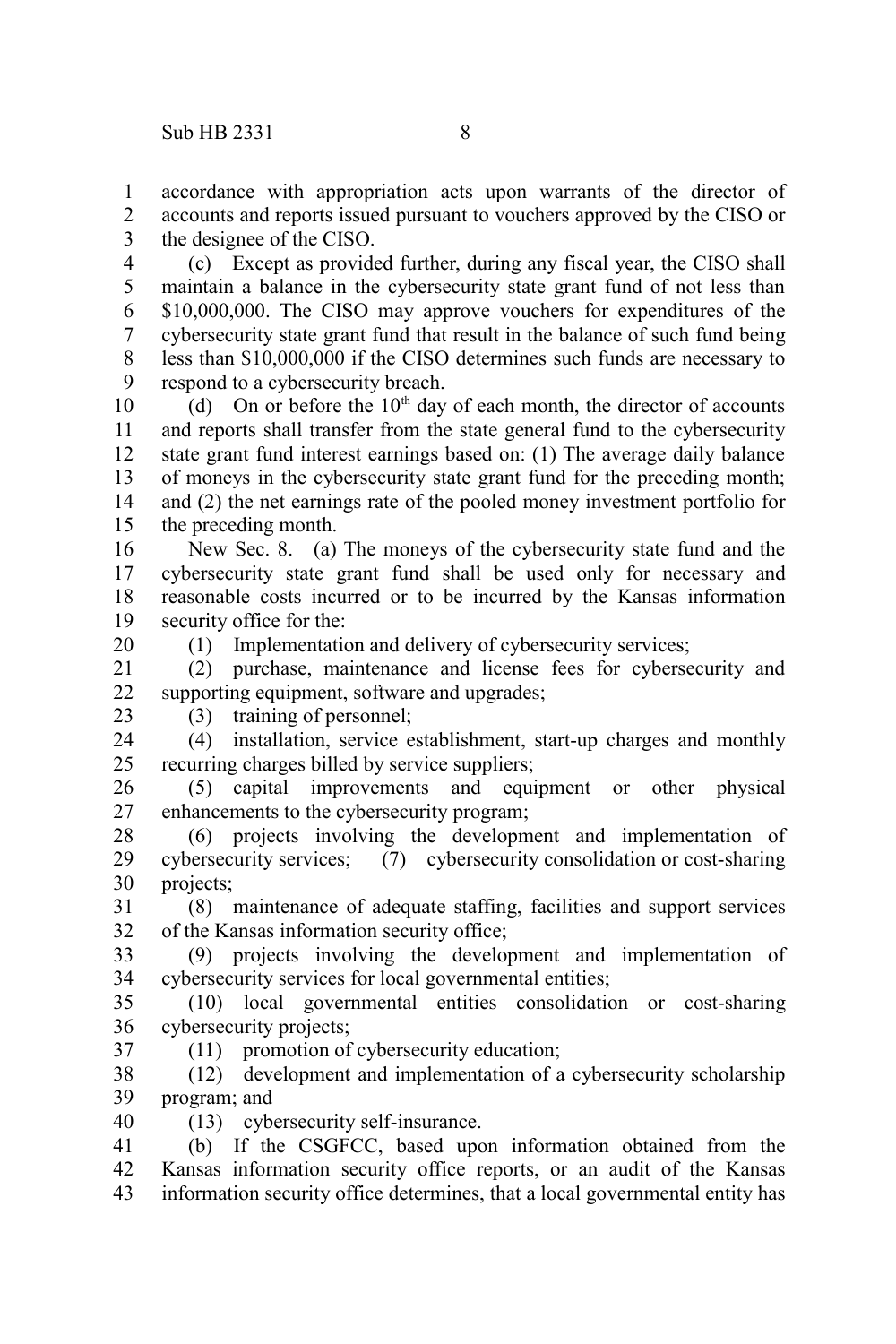used any state cybersecurity fund moneys for any purposes other than those authorized in this act, the local governmental entity shall repay all such funds used for any unauthorized purposes, plus 10% for deposit in the cybersecurity state grant fund. No such repayment of cybersecurity funds shall be imposed pursuant to this section, except upon the written order of the council. Such order shall state the unauthorized purposes for which the funds were used, the amount of funds to be repaid and the right of the local governmental entity to appeal to a hearing before the council. The local governmental entity may, within 15 days after service of the order pursuant to K.S.A. 77-531, and amendments thereto, make a written request to the council for a hearing. Orders of the council under this subsection and hearings shall be subject to the provisions of the Kansas administrative procedure act, K.S.A. 77-501 et seq., and amendments thereto. Any action of the council pursuant to this subsection is subject to review in accordance with the Kansas judicial review act, K.S.A. 77-601 et seq., and amendments thereto. 1 2 3 4 5 6 7 8 9 10 11 12 13 14 15 16

(c) If the CSGFCC determines that the local governmental entity was working in good faith to use the cybersecurity funds for expenditures authorized by this act, no repayment of cybersecurity funds shall be required. 17 18 19 20

New Sec. 9. On the effective date of this act, the name of the office of information technology services is hereby changed to the Kansas information technology enterprise. All properties, moneys, appropriations, rights and authorities now vested in the office of information technology services shall be vested in the Kansas information technology enterprise. Whenever the title of the office of information technology services, or words of like effect, is referred to or designated by any statute, contract or other document, such reference or designation shall be deemed to apply to the Kansas information technology enterprise. 21 22 23 24 25 26 27 28 29

New Sec. 10. (a) (1) On and after the effective date of this act, all cabinet agencies shall be required to receive approval from the executive chief information technology officer for all information technology expenditures by the agency. On and after July 1, 2019, all executive branch agencies shall be required to receive approval from the executive chief information technology officer for all information technology expenditures by the agency. 30 31 32 33 34 35 36

(2) The heads of such agencies shall provide information to and cooperate with the executive chief information technology officer for the purpose of implementing and administering this section. 37 38 39

(b) (1) Agencies required to receive approval for information technology expenditures must submit requests to the Kansas information technology enterprise for all information technology projects on forms as required by the enterprise. The Kansas information technology enterprise 40 41 42 43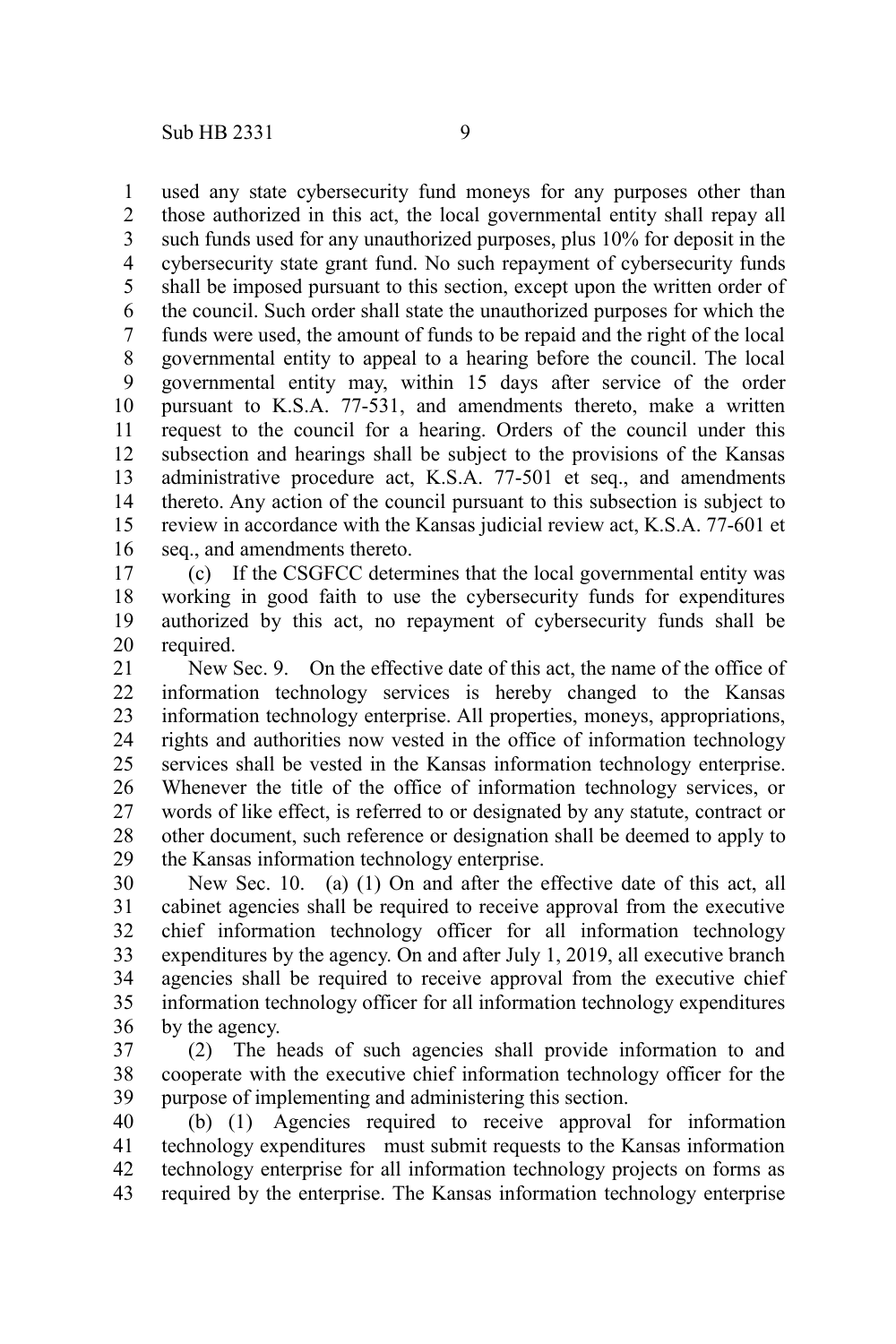shall evaluate such requests pursuant to rules and regulations adopted by the authority granted in K.S.A. 75-4703(b), and amendments thereto. 1 2

(2) Prior to submission of information technology project requests, agencies may request a project planning meeting with the Kansas information technology enterprise to identify important project issues, project schedules and prioritization, approval requirements and any other issues identified by the executive branch agency or the enterprise. 3 4 5 6 7

(c) On and after the effective date of this act, all officers and employees of cabinet agencies whose duties or functions for cabinet agencies concern information technology shall report directly to the executive chief information technology officer. On and after July 1, 2019, all other executive branch officers and employees whose duties or functions for executive branch agencies concern information technology shall report directly to the executive chief information technology officer. 8 9 10 11 12 13 14

New Sec. 11. (a) There is hereby created in the state treasury the Kansas information technology enterprise fund. All amounts received under this section shall be remitted to the state treasurer in accordance with the provisions of K.S.A. 75-4215, and amendments thereto. Upon receipt of each such remittance, the state treasurer shall deposit the entire amount into the state treasury to the credit of the Kansas information technology enterprise fund, which shall be administered by the executive chief information technology officer. 15 16 17 18 19 20 21 22

(b) (1) All payments and expenditures from the Kansas information technology enterprise fund shall be made in accordance with appropriation acts upon warrants of the director of accounts and reports issued pursuant to vouchers approved by the executive chief information technology officer or the officer's designee. 23 24 25 26 27

(2) Moneys in the Kansas information technology enterprise fund may be used to meet statewide information technology requirements, including, but not limited to: Project management, security, electronic mail, Kansas information technology enterprise expenses and any other information technology operations. 28 29 30 31 32

(c) The executive chief information officer shall compute the reasonably anticipated itemized costs of providing information technology services to executive branch agencies subject to this act. Any agency that is receiving the information technology services shall reimburse the Kansas information technology enterprise for such costs. Any such reimbursement collected by the Kansas information technology enterprise shall be credited to the Kansas information technology enterprise fund. Annually, on or before August 1, the executive chief information officer shall report to the joint committee on information technology the reasonably anticipated itemized costs of providing information technology services to executive branch agencies subject to this act. 33 34 35 36 37 38 39 40 41 42 43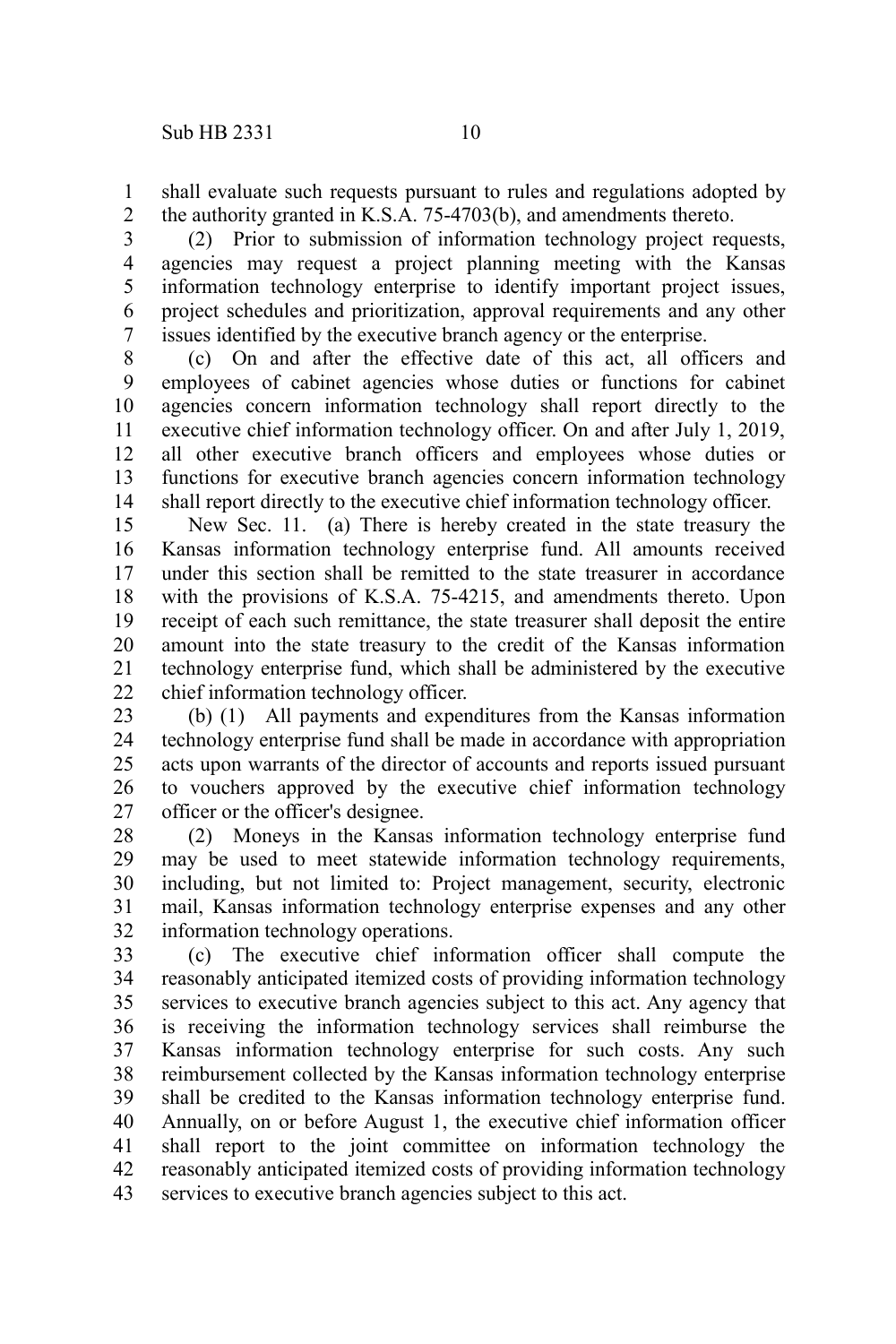(d) Nothing in sections 9 through 13, and amendments thereto, shall be construed to impair any existing contracts, leases or agreements entered into before July 1, 2017. 1 2 3

New Sec. 12. (a) The Kansas information technology enterprise shall coordinate with the Kansas division of budget to develop and implement a plan to manage all information technology funding. Executive branch agencies shall cooperate with the executive chief information technology officer and the division of budget to identify information technology expenses, contracts, projects, resources and payment sources. 4 5 6 7 8 9

(b) Except as otherwise provided in sections 9 through 13, and amendments thereto, on July 1, 2018, officers and employees of cabinet agencies, and on July 1, 2020, officers and employees of all other executive branch agencies, who, immediately prior to such dates, were engaged in the performance of powers, duties or functions for such agencies concerning information technology, that are transferred by this act, or who become a part of the Kansas information technology enterprise, or the powers, duties and functions which are transferred to the Kansas information technology enterprise, and who, in the opinion of the executive chief information technology officer, are necessary to perform the powers, duties and functions of the Kansas information technology enterprise, shall be transferred to, and shall become officers and employees of the Kansas information technology enterprise. Any such officer or employee shall retain all retirement benefits and all rights of civil service that had accrued to or vested in such officer or employee prior to the effective date of this section. The service of each such officer and employee so transferred shall be deemed to have been continuous. All transfers and any abolition of personnel positions in the classified service under the Kansas civil service act shall be in accordance with civil service laws and any rules and regulations adopted thereunder. 10 11 12 13 14 15 16 17 18 19 20 21 22 23 24 25 26 27 28 29

(c) In the event any conflict arises as to the disposition, function or duty of any officer or employee referenced in subsection (b), or as a result of any abolition, transfer, attachment or change made by or under the authority of sections 9 through 13, and amendments thereto, such conflict shall be resolved by the governor, whose decision shall be final. 30 31 32 33 34

New Sec. 13. (a) There is hereby established the information technology advisory board which shall be attached to the Kansas information technology enterprise for administrative purposes. 35 36 37

(b) The membership of the information technology advisory board shall be composed of members appointed by state entities to represent their information technology interests and approved by the executive chief information technology office. The board shall have a minimum of four members representing cabinet agencies and a minimum of four members representing other executive branch agencies. The executive chief 38 39 40 41 42 43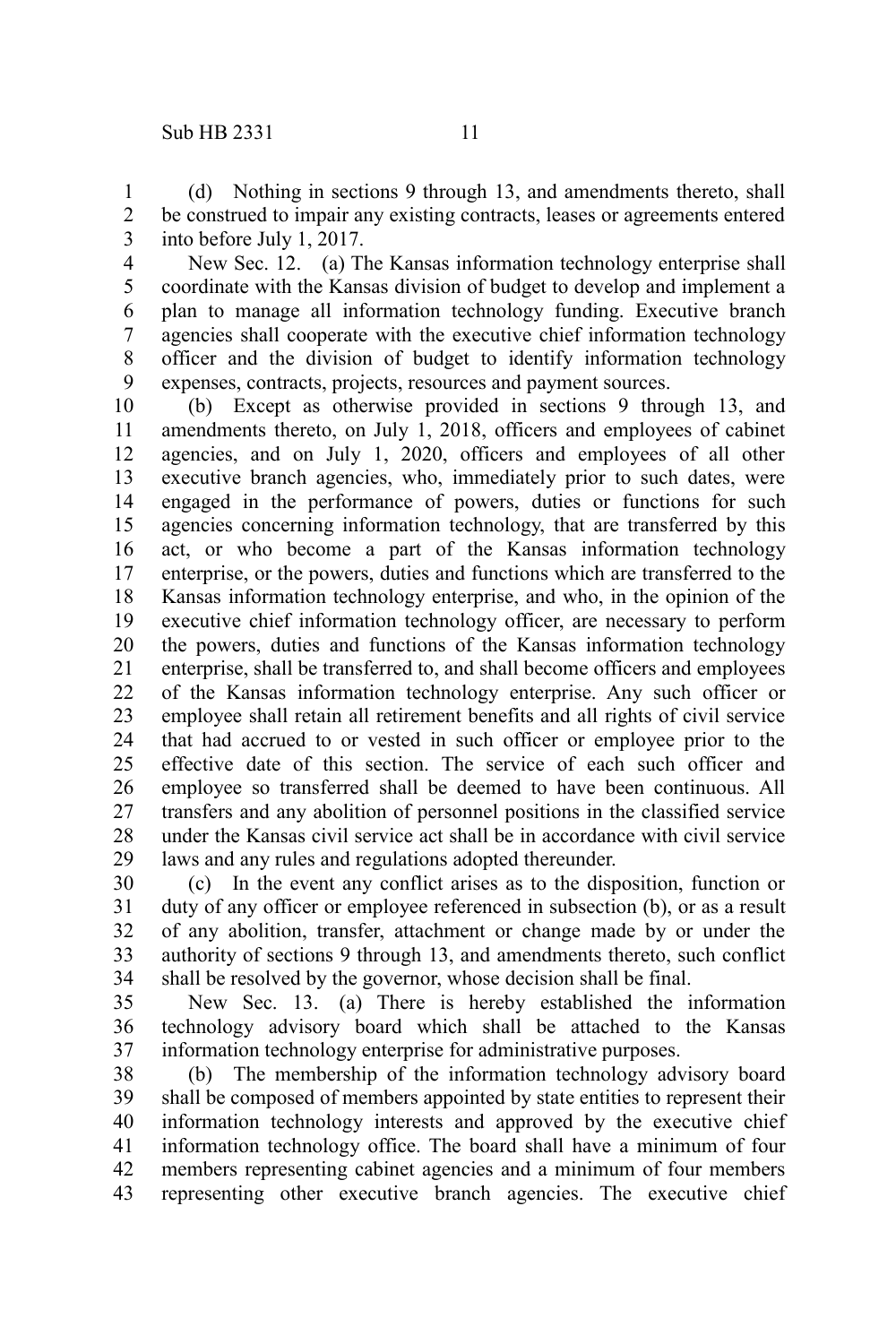information technology officer shall serve as chairperson of the board and may seek additional members from additional state entities, including, but

not limited to, elected office agencies, regents' institutions, the legislative branch and the judicial branch. 3 4

5

1 2

(c) The information technology advisory board shall:

(1) Provide direction and coordination for the application of the state's information technology resources for all state agencies; 6 7

(2) receive reports from state agencies regarding the status of information technology projects and solicit feedback for improving such services; 8 9 10

(3) organize and direct technical advisory committees to address technology issues and resource management issues as necessary; 11 12

(4) review proposed programs and projects referred by chief information technology officers and make recommendations regarding the appropriateness of planning, technologies used, compliance with policy and standards and resource estimates; and 13 14 15 16

(5) address other information technology resource management issues at the request of the executive chief information technology officer or the information technology executive council and make recommendations thereon. 17 18 19 20

(d) The board shall meet regularly at least once every calendar quarter and special meetings may be called by the chairperson or by a majority of the board. 21 22 23

Sec. 14. K.S.A. 2016 Supp. 12-5364 is hereby amended to read as follows: 12-5364. (a) (1) There is hereby created the 911 coordinating council which shall monitor the delivery of 911 services, develop strategies for future enhancements to the 911 system and distribute available grant funds to PSAPs. In as much as possible, the council shall include individuals with technical expertise regarding 911 systems, internet technology and GIS technology. 24 25 26 27 28 29 30

(2) The 911 coordinating council shall consist of 13 voting members to be appointed by the governor: Two members representing information technology personnel from government units; one member representing the Kansas sheriff's association; one member representing the Kansas association of chiefs of police; one member representing a fire chief; one member recommended by the adjutant general; one member recommended by the Kansas emergency medical services board; one member recommended by the Kansas commission for the deaf and hard of hearing; two members representing PSAPs located in counties with less than 75,000 in population; two members representing PSAPs located in counties with greater than 75,000 in population; and one member representing PSAPs without regard to size. At least two of the members representing PSAPs shall be administrators of a PSAP or have extensive 31 32 33 34 35 36 37 38 39 40 41 42 43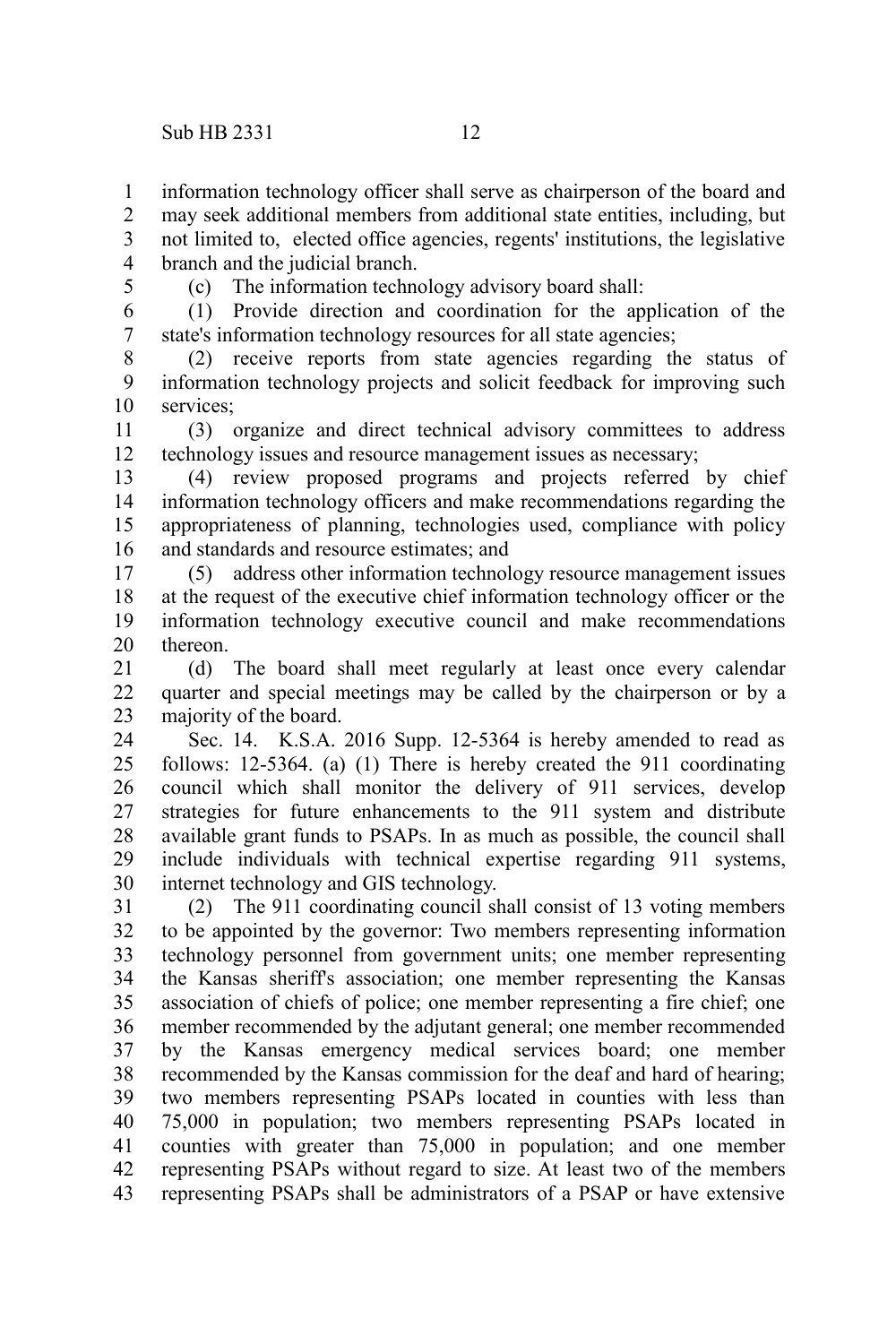prior 911 experience in Kansas. 1

(3) Other voting members of the 911 coordinating council shall include: One member of the Kansas house of representatives as appointed by the speaker of the house; one member of the Kansas house of representatives as appointed by the minority leader of the house; one member of the Kansas senate as appointed by the senate president; and one member of the Kansas senate as appointed by the senate minority leader. 2 3 4 5 6 7

(4) The 911 coordinating council shall also include nonvoting members to be appointed by the governor: One member representing rural telecommunications companies recommended by the Kansas rural independent telephone companies; one member representing incumbent local exchange carriers with over 50,000 access lines; one member representing large wireless providers; one member representing VoIP providers; one member recommended by the league of Kansas municipalities; one member recommended by the Kansas association of counties; one member recommended by the Kansas geographic information systems policy board; one member recommended by the Kansas office of information technology services *enterprise*; and one member, a Kansas resident, recommended by the Mid-America regional council. 8 9 10 11 12 13 14 15 16 17 18 19 20

(b) (1) Except as provided in subsection (b)(2) and (b)(3), the terms of office for voting members of the 911 coordinating council shall commence on the effective date of this act and shall be subject to reappointment every three years. No voting member shall serve longer than two successive three-year terms. A voting member appointed as a replacement for another voting member may finish the term of the predecessor and may serve two additional successive three-year terms. 21 22 23 24 25 26 27

(2) The following members, whose terms began on the effective date of this act, shall serve initial terms as follows: 28 29

(A) One member representing information technology personnel from government units, one member recommended by the adjutant general, one member representing PSAPs located in counties with less than 75,000 in population and one member representing PSAPs located in counties with greater than 75,000 in population shall serve a term of two years; 30 31 32 33 34

(B) one member representing information technology personnel from government units, one member recommended by the Kansas emergency medical services board, one member representing PSAPs located in counties with less than 75,000 in population and one member representing PSAPs without regard to size shall serve a term of three years; and 35 36 37 38 39

(C) one member representing a fire chief, one member recommended by the Kansas commission for the deaf and hard of hearing, one member representing the Kansas association of chiefs of police and one member representing PSAPs located in counties with greater than 75,000 in 40 41 42 43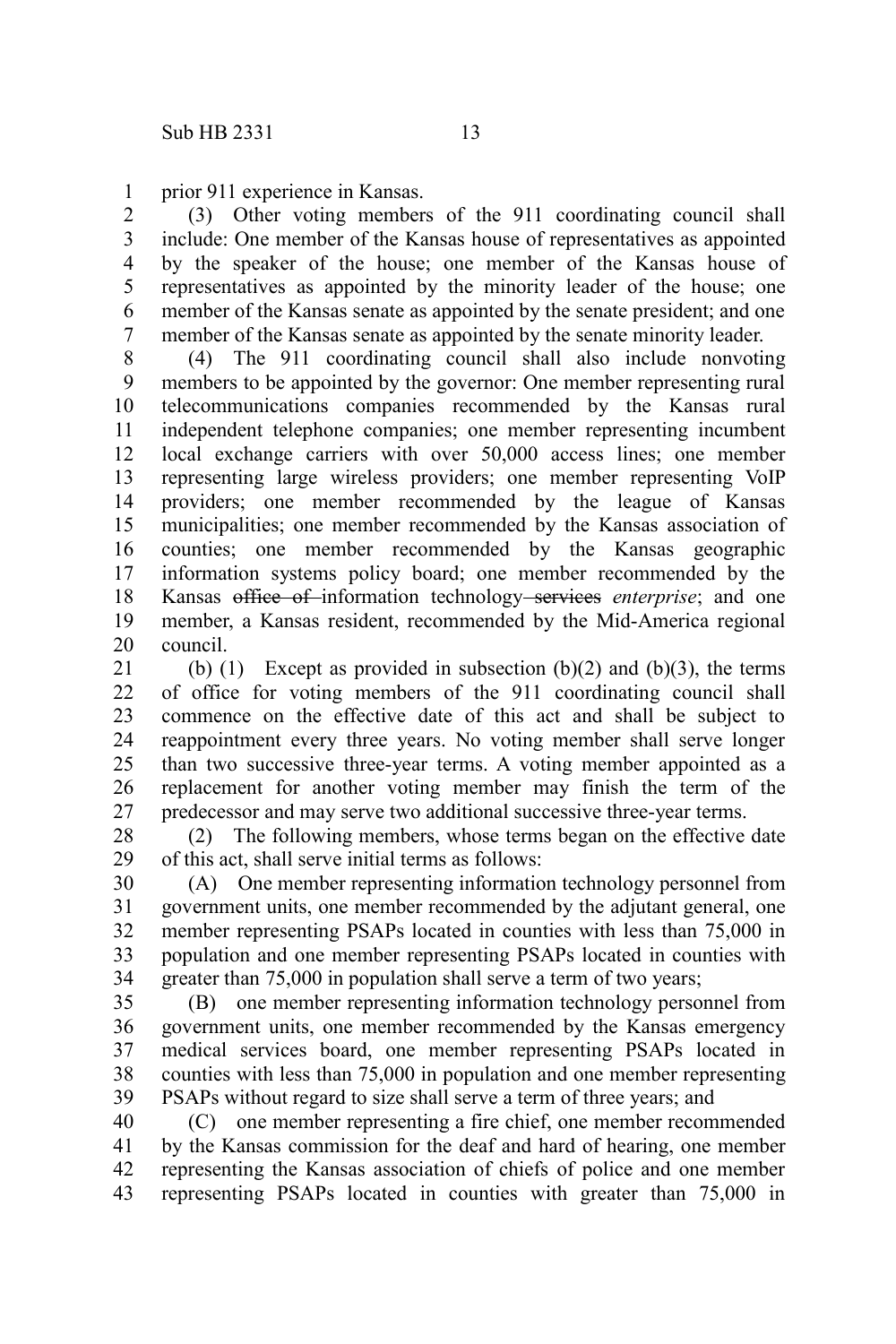population shall serve a term of four years. 1

(3) The initial term for one member representing the Kansas sheriff's association shall begin on July 1, 2014, and be for a period of three years. 2 3

(4) The terms of members specified in this subsection shall expire on June 30 in the last year of such member's term. 4 5

(c) (1) The governor shall select the chair of the 911 coordinating council, who shall serve at the pleasure of the governor and have extensive prior 911 experience in Kansas. 6 7 8

(2) The chair shall serve as the coordinator of E-911 services and next generation 911 services in the state, implement statewide 911 planning, have the authority to sign all certifications required under 47 C.F.R. part 400 and administer the 911 federal grant fund and 911 state maintenance fund. The chair shall serve subject to the direction of the council and ensure that policies adopted by the council are carried out. The chair shall serve as the liaison between the council and the LCPA. The chair shall preside over all meetings of the council and assist the council in effectuating the provisions of this act. 9 10 11 12 13 14 15 16 17

(d) The 911 coordinating council, by an affirmative vote of nine voting members, shall select the local collection point administrator, pursuant to K.S.A. 2016 Supp. 12-5367, and amendments thereto, to collect 911 fees and to distribute such fees to PSAPs and to distribute 911 state grant fund moneys as directed by the council. The council shall adopt rules and regulations for the terms of the contract with the LCPA. All contract terms and conditions shall satisfy all contract requirements as established by the secretary of administration. The council shall determine the compensation of the LCPA who shall provide the council with any staffing necessary in carrying out the business of the council or effectuating the provisions of this act. The moneys used to reimburse these expenses shall be paid from the 911 state grant fund, pursuant to subsection (i). 18 19 20 21 22 23 24 25 26 27 28 29 30

(e) The 911 coordinating council is hereby authorized to adopt rules and regulations necessary to effectuate the provisions of this act, including, but not limited to, creating a uniform reporting form designating how moneys, including 911 fees, have been spent by the PSAPs, requiring service providers to notify the council pursuant to subsection (j), setting standards for coordinating and purchasing equipment, recommending standards for training of PSAP personnel and assessing civil penalties. The chair of the council shall work with the council to develop rules and regulations necessary for the distribution of moneys in the 911 federal grant fund. The council shall work with the chair to carry out the provisions of this act. Rules and regulations necessary to begin administration of this act shall be adopted by December 31, 2011. 31 32 33 34 35 36 37 38 39 40 41 42

(f) The council may, pursuant to rules and regulations, raise or lower 43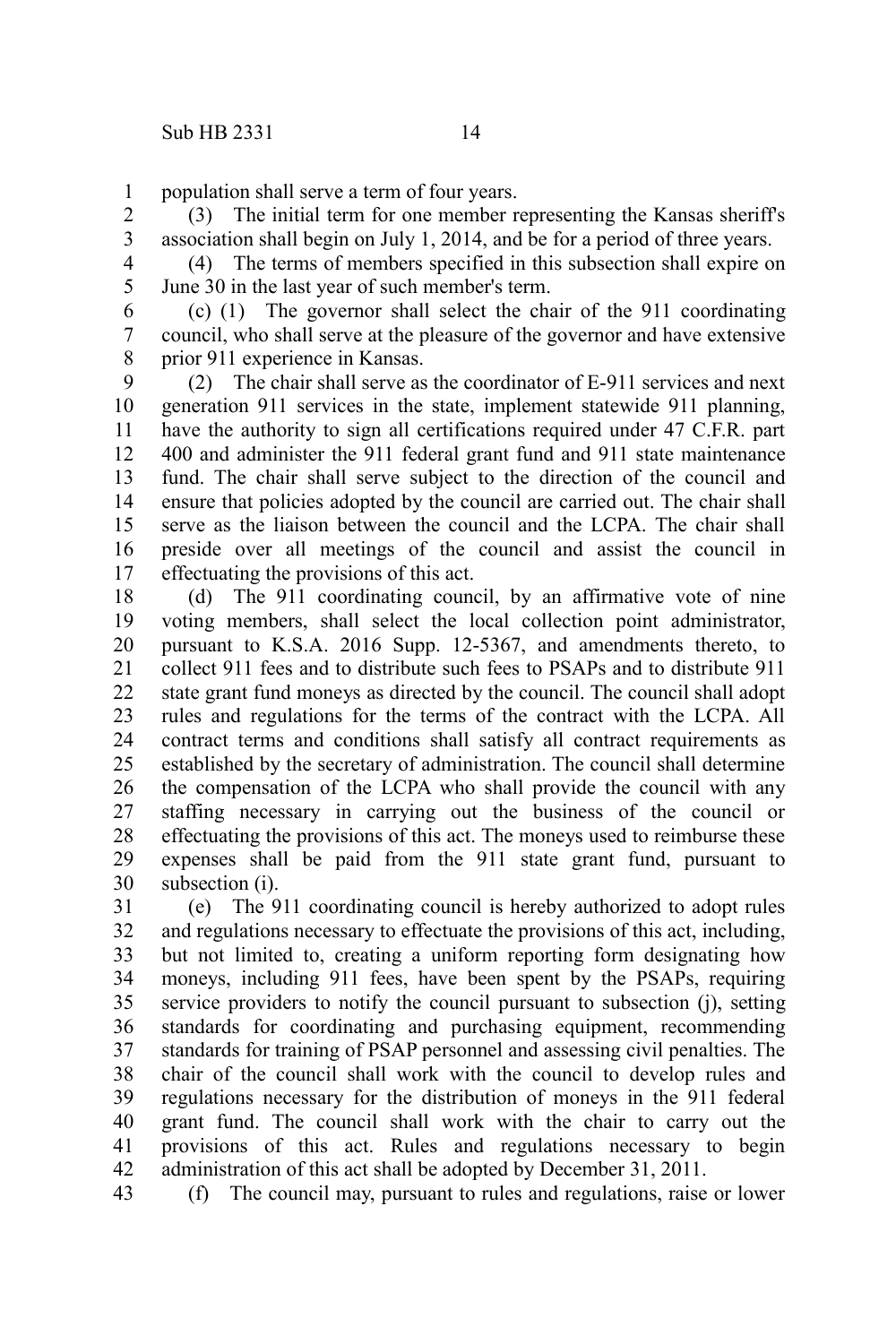the 911 fee upon a finding based on information submitted on the uniform reporting forms, that moneys generated by such fee are in excess of or below the costs required to operate PSAPs in the state. The council shall not set the 911 fee above \$.60. 1 2 3 4

(g) The council may appoint subcommittees as necessary to administer grants, oversee collection and distribution of moneys by the LCPA, develop technology standards, develop training recommendations and other issues as deemed necessary by the council. Subcommittees, if appointed, shall include members of the council and other persons as needed. 5 6 7 8 9 10

(h) The council may reimburse independent contractors or state agencies for expenses incurred in carrying out the business of the council, including salaries, that are directly attributable to effectuating the provisions of this act. The moneys used to reimburse these expenses shall be paid from the 911 state grant fund, pursuant to subsection (i). 11 12 13 14 15

(i) All expenses related to the council shall be paid from the 911 state grant fund. No more than 2.5% of the total receipts from providers and the department received by the LCPA shall be used to pay for such expenses. Members of the council and other persons appointed to subcommittees by the council may receive reimbursement for meals and travel expenses, but shall serve without other compensation with the exception of legislative members. 16 17 18 19 20 21  $22$ 

(j) Every provider shall submit contact information for the provider to the council prior to January 1, 2012. Any provider that has not previously provided wireless telecommunications service in this state shall submit contact information for the provider to the council within three months of first offering wireless telecommunications services in this state. 23 24 25 26 27

(k) Each PSAP shall file with the council, by March 1, 2012, and every March 1 thereafter, a report demonstrating how such PSAP has spent the moneys earned from the 911 fee during the preceding calendar year. The council shall designate the content and form of such report. 28 29 30 31

(l) The council, upon a finding that a provider has violated any provision of this act, may impose a civil penalty. No civil penalty shall be imposed pursuant to this section except upon the written order of the council. Such order shall state the violation, the penalty to be imposed and the right of such person to appeal to a hearing before the council. Any such person may, within 15 days after service of the order, make a written request to the council for a hearing thereon. Hearings under this subsection shall be conducted in accordance with the provisions of the Kansas administrative procedure act. 32 33 34 35 36 37 38 39 40

(m) Any action of the council pursuant to subsection (l) is subject to review in accordance with the Kansas judicial review act. 41 42

(n) Any civil penalty recovered pursuant to this section shall be 43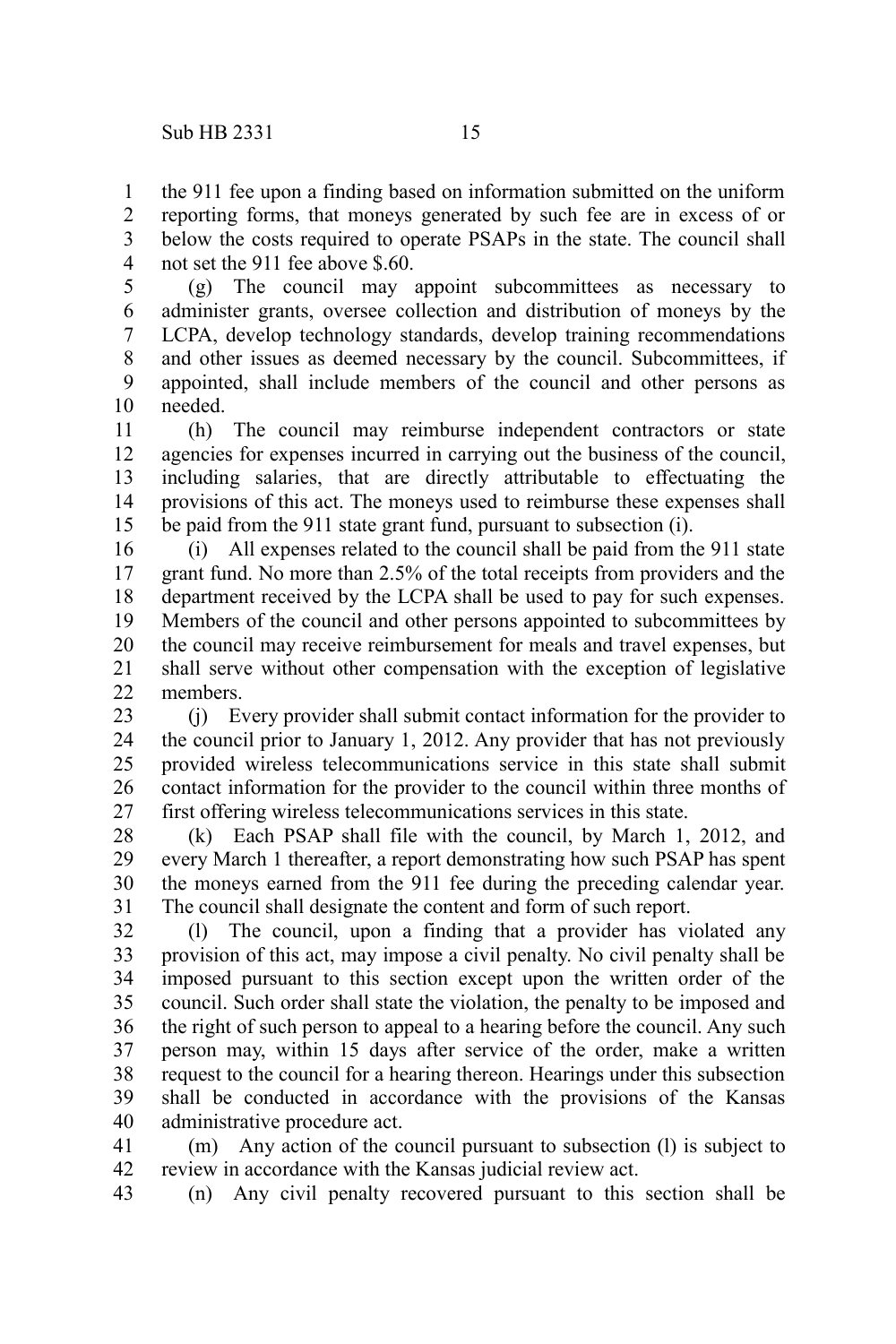transferred to the LCPA for deposit in the 911 state grant fund. 1

(o) As long as the provider is working in good faith to comply with the provisions of this act, no civil penalty shall be imposed prior to January 1, 2013. 2 3 4

(p) The 911 coordinating council shall make an annual report, to include a detailed description of all expenditures made from 911 fees received by the PSAPs, to the house committee on *energy,* utilities and telecommunications and the senate committee on utilities. 5 6 7 8

Sec. 15. K.S.A. 2016 Supp. 74-9302 is hereby amended to read as follows: 74-9302. It shall be the purpose of INK to perform the following duties: 9 10 11

(a) Provide electronic access for members of the public to public information of agencies via a gateway service; 12 13

(b) develop a dial-in gateway or electronic network for access to public information; 14 15

16

(c) provide appropriate oversight of any network manager;

(d) explore ways and means of expanding the amount and kind of public information provided, increasing the utility of the public information provided and the form in which provided, expanding the base of users who access such public information and, where appropriate, implementing such changes; 17 18 19 20 21

(e) cooperate with the office of information technology services *Kansas information technology enterprise* in seeking to achieve the purposes of INK; 22 23 24

(f) explore technological ways and means of improving citizen and business access to public information and, where appropriate, implement such technological improvements; and 25 26 27

(g) explore options of expanding such network and its services to citizens and businesses by providing add-on services such as access to other for-profit information and databases and by providing electronic mail and calendaring to subscribers. 28 29 30 31

Sec. 16. K.S.A. 2016 Supp. 74-9304 is hereby amended to read as follows: 74-9304. (a) In order to achieve its purpose as provided in this act, INK shall: 32 33 34

(1) Serve in an advisory capacity to the secretary of administration, office of information technology services *Kansas information technology enterprise* and other state agencies regarding the provision of state data to the citizens and businesses of Kansas; 35 36 37 38

(2) seek advice from the general public, its subscribers, professional associations, academic groups and institutions and individuals with knowledge of and interest in areas of networking, electronic mail, public information access, gateway services, add-on services and electronic filing of information; and 39 40 41 42 43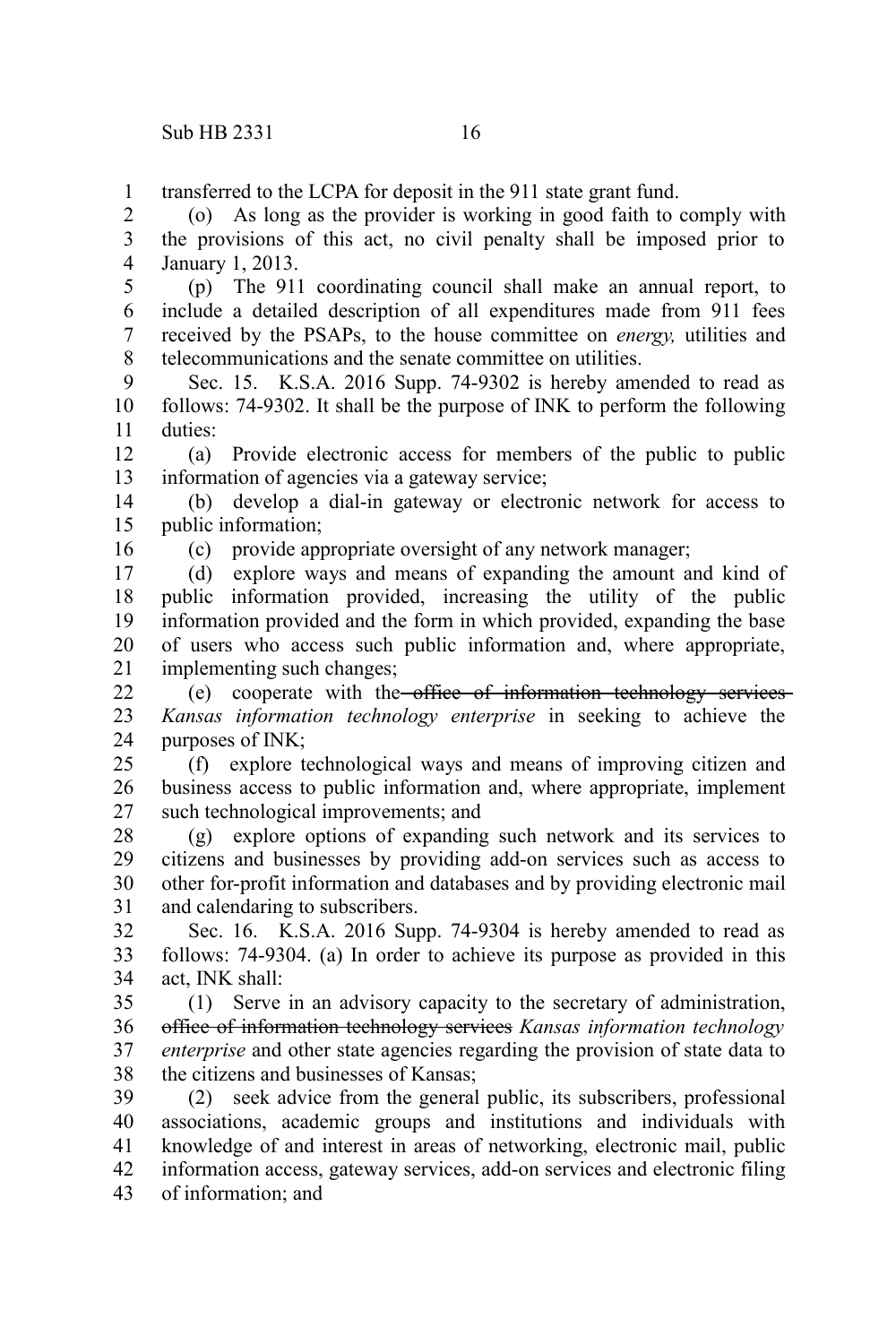(3) develop charges for the services provided to subscribers, which include the actual costs of providing such services. 1 2

(b) All state agencies shall cooperate with INK in providing such assistance as may be requested for the achievement of its purpose. Agencies may recover actual costs incurred by providing such assistance. Services and information to be provided by any agency shall be specified pursuant to contract between INK and such agency and shall comply with the provisions of K.S.A. 45-215 et seq. and K.S.A. 2016 Supp. 45-230, and amendments thereto. 3 4 5 6 7 8 9

Sec. 17. K.S.A. 2016 Supp. 74-9306 is hereby amended to read as follows: 74-9306. The office of information technology services *Kansas information technology enterprise* shall provide to INK such staff and other assistance as may be requested thereby, and the actual costs of such assistance shall be paid for by INK. 10 11 12 13 14

Sec. 18. K.S.A. 2016 Supp. 74-99f04 is hereby amended to read as follows: 74-99f04. (a) There is hereby established the Kansas geographic information systems policy board within the office of informationtechnology services *Kansas information technology enterprise*. 15 16 17 18

19

(b) The board shall consist of 23 members:

(1) The governor shall appoint 11 members as follows: Five representatives of local government, including cities, counties or local government consortia of cities, counties, non-profit and private sector enterprises. Such members may include, but are not limited to, representatives from city and county commissions or planning councils, tribal government, law enforcement, county clerks, county appraisers and emergency planning divisions; two representatives of the board of regents institutions; and two executives representing the private sector. Members from the private sector may include, but are not limited to, representatives from the trucking industry, utilities, telecommunications, publishers, agriculturalists, oil and gas industry, chambers of commerce, aircraft and auto industry and the banking community; and two representatives from relevant statewide businesses or professional organizations, such as statewide associations of groundwater management districts, emergency planning, law enforcement, licensed surveyors and other relevant technical professions or agriculture-related businesses. 20 21 22 23 24 25 26 27 28 29 30 31 32 33 34 35

36

(2) The remaining 12 members shall be:

(A) The executive chief information technology officer of the office of information technology services *Kansas information technology enterprise* or such officer's designee; 37 38 39 40

(B) the director of the Kansas water office or such director's designee;

(C) the state biologist of the Kansas biological survey or the state biologist's designee; 41 42

(D) the state geologist of the Kansas geological survey or the state 43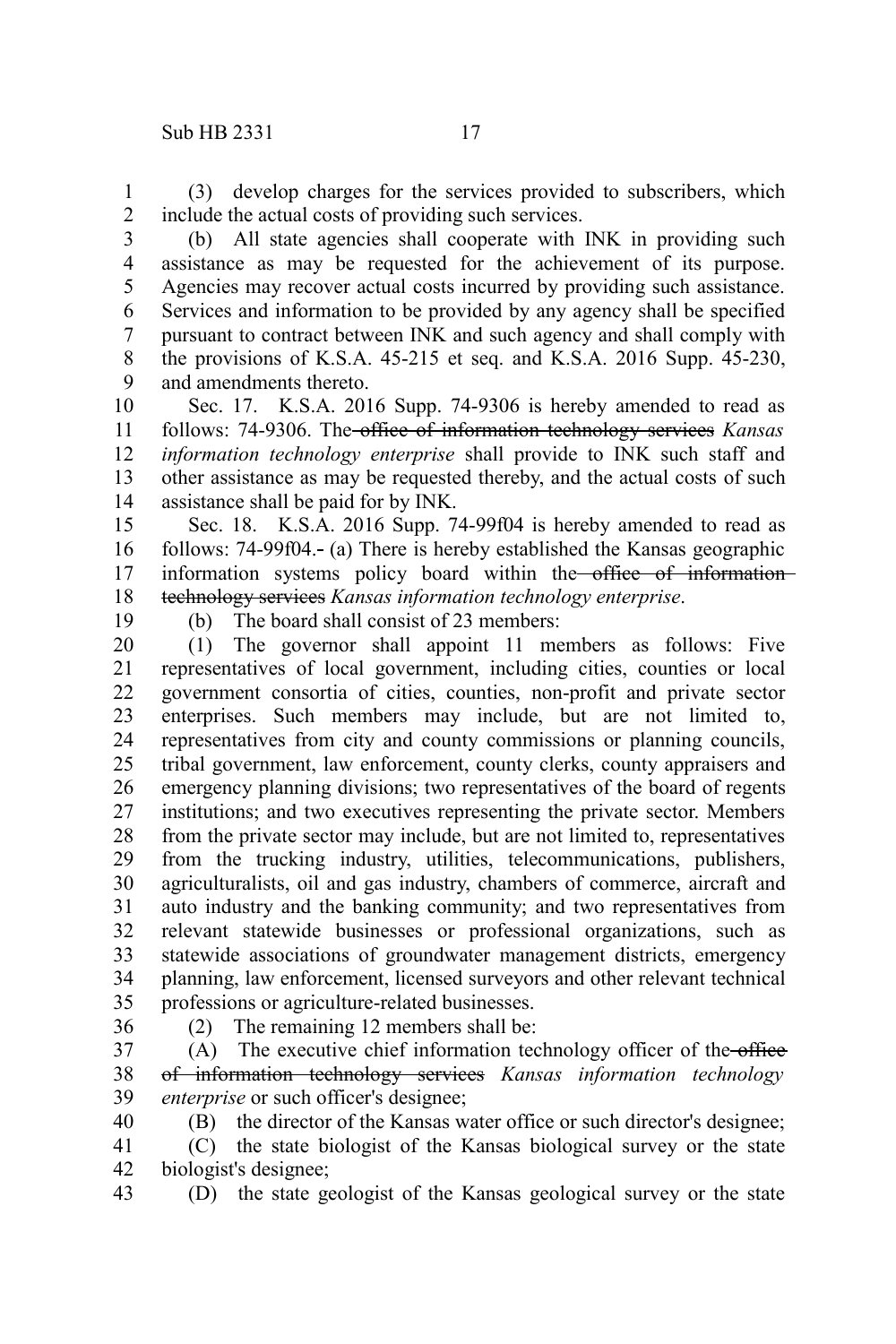geologist's designee; 1

(E) the executive director of the Kansas historical society or such executive director's designee; 2 3 4

(F) the secretary of agriculture or such secretary's designee;

(G) the secretary of health and environment or such secretary's designee; 5 6

(H) the director of legislative research of the legislative research department or such director's designee; 7 8

(I) the secretary of revenue or such secretary's designee;

(J) the secretary of transportation or such secretary's designee;

(K) the state librarian or such librarian's designee; and

(L) the executive director of the information network of Kansas or such executive director's designee. 12 13

(c) Members appointed by the governor under subsection (b)(1) shall be appointed for a four-year term and until such member's successors are appointed and qualified, except as provided in subsection (d). Members not appointed by the governor under subsection (b)(1) shall serve consistent with their terms of office, employment or appointment. 14 15 16 17 18

(d) The governor may remove a member from the board for lack of attendance or lack of participation. 19 20

(e) The governor shall select a chairperson and vice-chairperson from among the members of the board who shall serve as chairperson and vicechairperson at the discretion of the governor. The board may elect other officers among its members and may establish any committees deemed necessary to discharge its duties. 21  $22$ 23 24 25

(f) Board members shall not receive compensation, subsistence allowance, mileage or associated expenses from the state. Officers or employees of state agencies who serve on the board shall be authorized to serve on the board as part of their duties. 26 27 28 29

Sec. 19. K.S.A. 2016 Supp. 74-99f06 is hereby amended to read as follows: 74-99f06. (a) There is hereby established the office of state geographic information systems officer who shall be appointed by the governor and who shall serve in the office of information technologyservices *Kansas information technology enterprise*. 30 31 32 33 34

35

9 10 11

(b) The state geographic information systems officer shall:

(1) Implement Kansas one map, an enterprise statewide mapping strategy that: (A) Supports Kansas state entities and local governments as they foster economic vitality, manage resources, educate, save and restore the natural environment, advance health initiatives, ensure public safety and support science; and (B) enables state entities and local governments to better implement and coordinate policies and programs across Kansas; 36 37 38 39 40 41

(2) implement and maintain the Kansas data access and support center, an enterprise geospatial data clearinghouse to include a central 42 43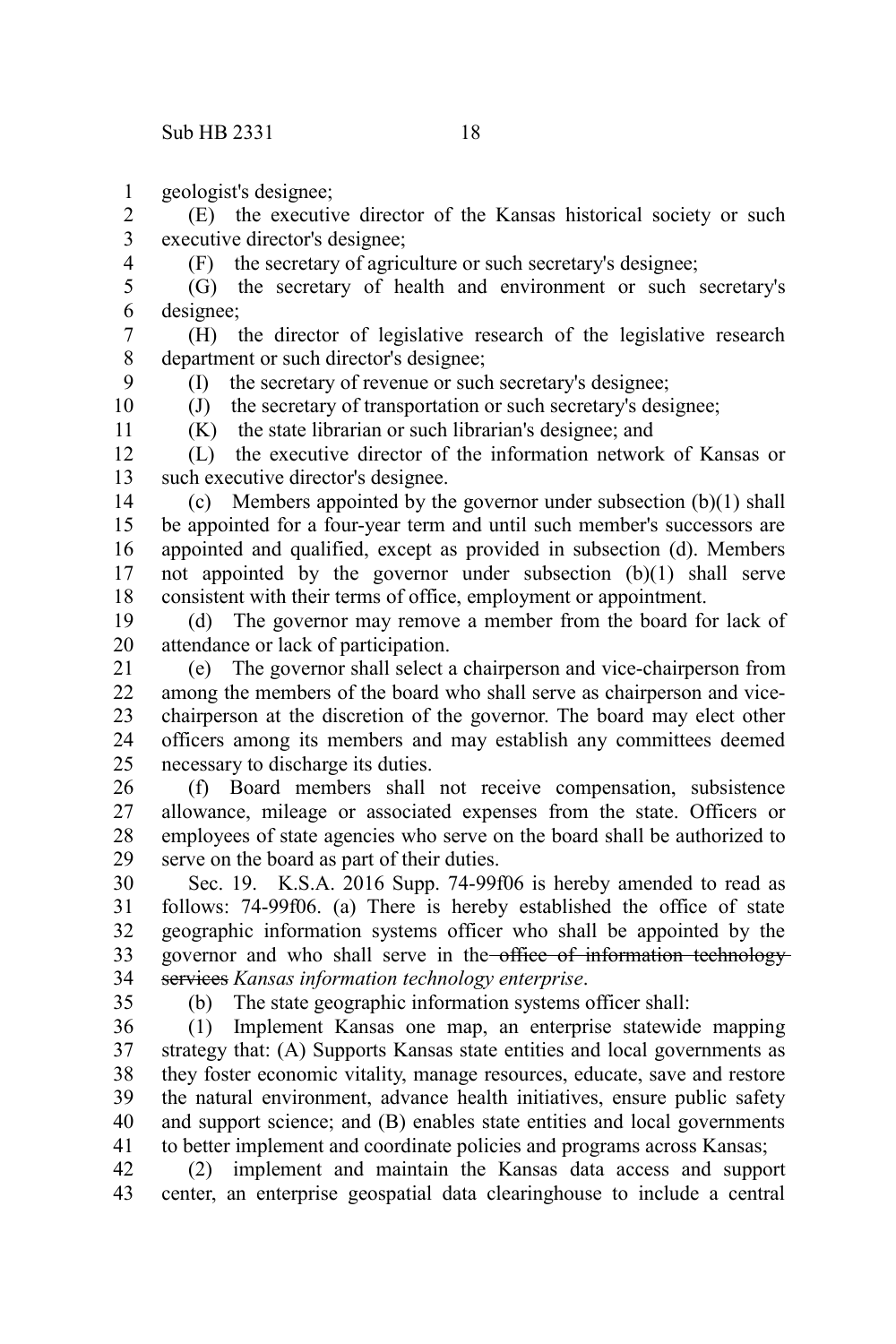store and catalog of Kansas data and mapping services available to all state entities and the public; 1 2

(3) recruit a technical committee and appoint the technical committee chair; 3 4

(4) provide oversight for the development of the Kansas one map program and monitor Kansas one map metrics; 5 6

(5) establish and manage a Kansas one map communications plan and provide for Kansas one map education; 7 8

(6) maintain a liaison relationship with state, federal, regional, county and municipal organizations; 9 10

(7) promote, advertise and market applications, capabilities, benefits and results of the Kansas one map program; 11 12

(8) assist in the identification and capturing of funding to support the Kansas one map program; and 13 14

(9) recommend to the executive chief information technology officer rules and regulations as may be necessary to implement the provisions of the Kansas one map act. 15 16 17

(c) The executive chief information technology officer may adopt rules and regulations to implement the provisions of the Kansas one map act. 18 19 20

Sec. 20. K.S.A. 2016 Supp. 74-99f08 is hereby amended to read as follows: 74-99f08. Funding for the Kansas data access and support center shall be continued through the office of information technology services *Kansas information technology enterprise* and shall be directed to the Kansas geological survey which currently houses and supports this function. 21 22 23 24 25 26

Sec. 21. K.S.A. 2016 Supp. 75-3707e is hereby amended to read as follows: 75-3707e. As the infrastructure provider for information technology for the state of Kansas, the office of information technology services *Kansas information technology enterprise* must insure the highest level of information security and privacy in order to protect law enforcement, state agencies and the citizens of Kansas. Toward this objective, the department of administration or the office of information technology services *Kansas information technology enterprise* shall require as a condition of employment that individuals who have unescorted physical access to the data center, telecommunications facilities and other security sensitive areas as designated by the secretary of administration or the executive chief information technology officer be fingerprinted, and such fingerprints shall be submitted to the Kansas bureau of investigation and to the federal bureau of investigation for the purposes of verifying the identity of such individuals and obtaining records of criminal arrests and convictions. 27 28 29 30 31 32 33 34 35 36 37 38 39 40 41 42

Sec. 22. K.S.A. 2016 Supp. 75-4701 is hereby amended to read as 43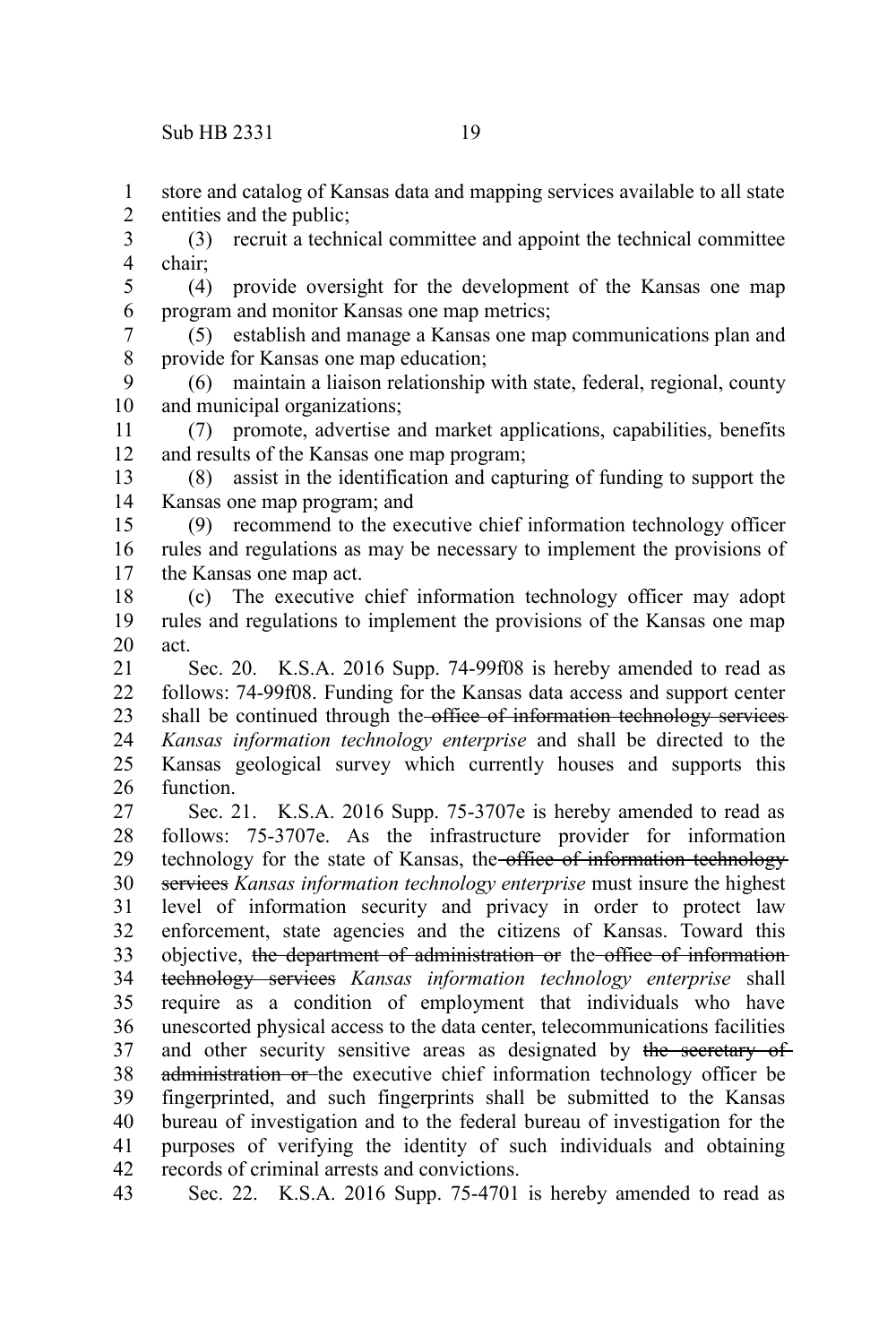follows: 75-4701. (a) There is hereby established an office of information 1

technology services *the Kansas information technology enterprise*, the head of which shall be the executive chief information technology officer. The executive chief information technology officer shall administer the office of information technology services *Kansas information technology enterprise*. The division of information systems and communications and the office of the director of information systems and communications, created by this section prior to its amendment by this act, are hereby abolished. 2 3 4 5 6 7 8 9

(b) The executive chief information technology officer shall be in the unclassified service under the Kansas civil service act and shall be appointed by the governor. 10 11 12

(c) There are hereby established, within the office of information technology services *Kansas information technology enterprise*, the offices of the deputy director of information systems and the deputy director of telecommunications who shall be appointed by the executive chief information technology officer and shall be in the unclassified service under the Kansas civil service act. The deputy director of information systems and the deputy director of telecommunications shall have such powers, duties and functions as are prescribed by the executive chief information technology officer. 13 14 15 16 17 18 19 20 21

Sec. 23. K.S.A. 2016 Supp. 75-4703 is hereby amended to read as follows: 75-4703. *(a)* The executive chief information technology officer may adopt rules and regulations as provided in K.S.A. 2016 Supp. 75- 4718, and amendments thereto, relating to the following: 22 23 24 25

 $\left(\frac{a}{a}\right)$  Establishment of rates and charges for services performed by the office of information technology services *Kansas information technology enterprise* for any other division, department, state agency or governmental unit. Such rates and charges shall be maintained by a cost system in accordance with generally accepted accounting principles. In determining cost rates for billing to agencies or governmental units, overhead expenses shall include but not be limited to light, heat, power, insurance, labor and depreciation. Billings shall include direct and indirect costs and shall be based on the foregoing cost accounting practices. 26 27 28 29 30 31 32 33 34

(b)*(2)* For determination of priorities for services performed by the office of information technology services *Kansas information technology enterprise*, including authority to decline new projects under specified conditions. 35 36 37 38

(c)*(3)* Specification of standards for submission of data to be processed by the office of information technology services *Kansas information technology enterprise* and the programs for processing the data, including authority to decline to process computer programs and projects not conforming to published standards. Such standards shall be 39 40 41 42 43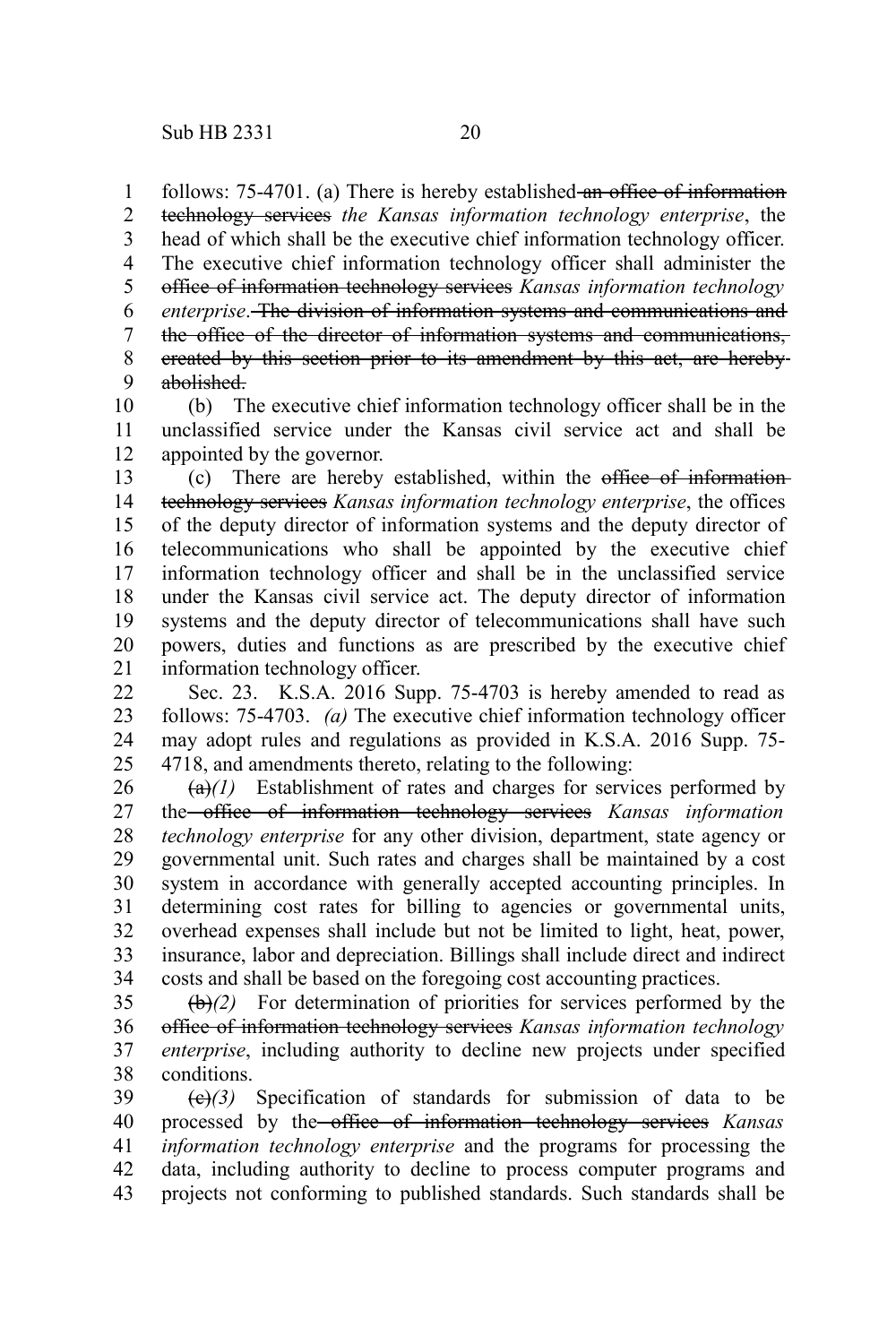consistent with the standards and policies adopted by the information technology executive council under K.S.A. 2016 Supp. 75-7203, and amendments thereto. 1 2 3

(d)*(4)* Specification of standards and measures relating to security, confidentiality and availability of data processed by the office of information technology services *Kansas information technology enterprise*. Such standards and measures shall be consistent with the standards and policies adopted by the information technology executive council under K.S.A. 2016 Supp. 75-7203, and amendments thereto. 4 5 6 7 8 9

*(b) The executive chief information technology officer shall adopt rules and regulations that establish a system of prioritization of agency information technology projects prior to July 1, 2018.*  10 11 12

Sec. 24. K.S.A. 2016 Supp. 75-4704 is hereby amended to read as follows: 75-4704. Under the supervision of the executive chief information technology officer, the office of information technology services *Kansas information technology enterprise* shall provide data processing and application hosting services for other divisions, departments and agencies of the state, and shall make charges for such services in accordance with the cost system established under K.S.A. 75-4703, and amendments thereto. The furnishing of data processing services and application hosting by the office of information technology services *Kansas information technology enterprise* shall be a transaction to be settled in accordance with the provisions of K.S.A. 75-5516, and amendments thereto. All receipts for sales of services shall be deposited in the *Kansas* information technology *enterprise* fund created under K.S.A. 75-4715 *section 11*, and amendments thereto. The provisions of K.S.A. 75-4215, and amendments thereto, shall apply to the *Kansas* information technology *enterprise* fund to the extent not in conflict with this act. 13 14 15 16 17 18 19 20 21 22 23 24 25 26 27 28

Sec. 25. K.S.A. 2016 Supp. 75-4704a is hereby amended to read as follows: 75-4704a. (a) Transfers to the information technology reserve fund shall be made from the information technology fund on a monthly basis and the amounts thereof shall be determined by the executive chief information technology officer as charges for depreciation and obsolescence of the office of information technology services *Kansas information technology enterprise* equipment and programs according to generally accepted accounting principles prescribed by the director of accounts and reports. All recoveries from the sale of surplus, obsolete or unused equipment or of other expenditures from the *Kansas* information technology *enterprise* fund shall be remitted to the state treasurer in accordance with the provisions of K.S.A. 75-4215, and amendments thereto. Upon receipt of each such remittance, the state treasurer shall deposit the entire amount in the state treasury to the credit of the information technology reserve fund. The director of accounts and reports 29 30 31 32 33 34 35 36 37 38 39 40 41 42 43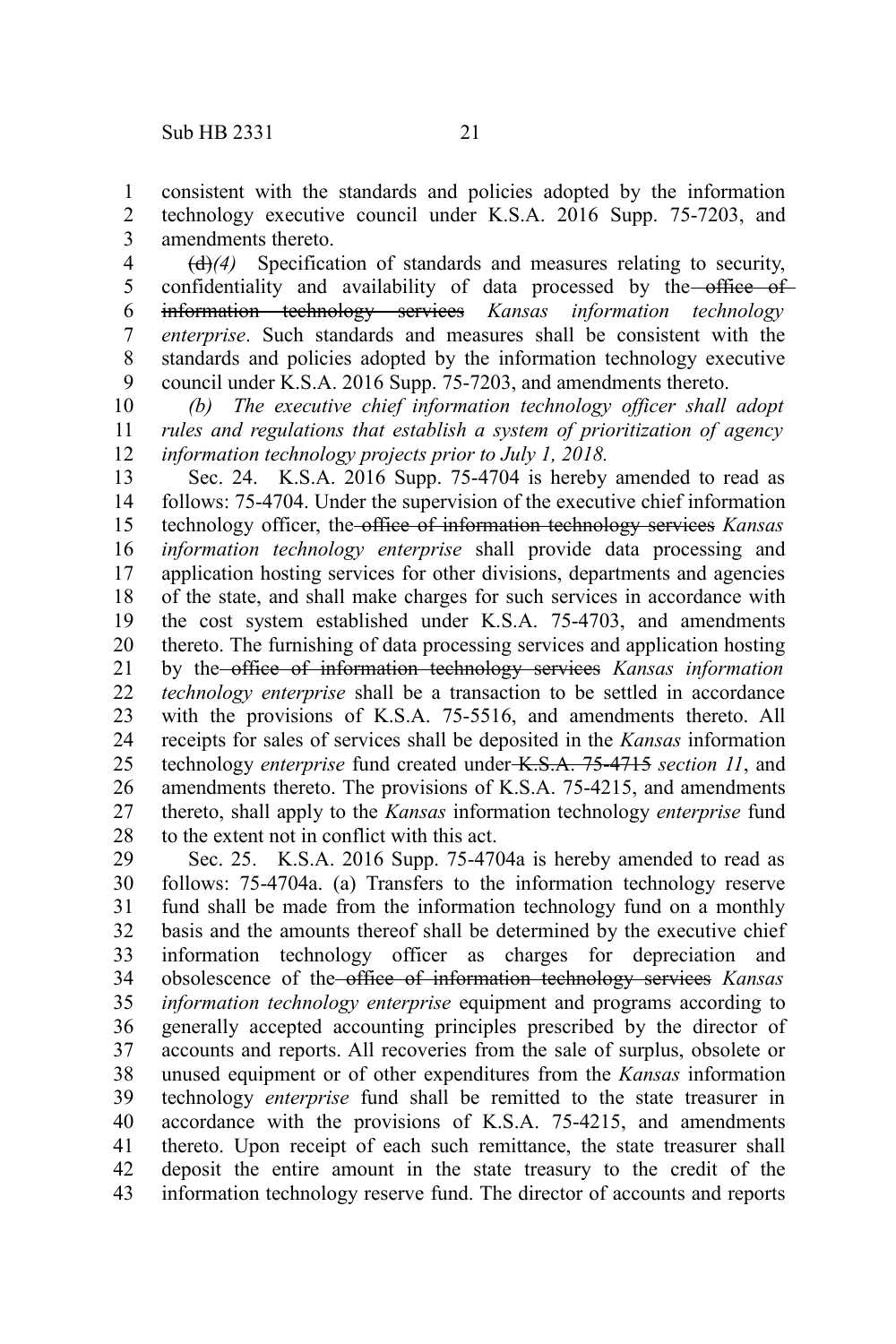shall transfer each month the amount so determined. No such transfer shall 1

constitute a charge against or decrease in any expenditure limitation then in effect on the information technology fund under any appropriations act of the legislature. 2 3 4

(b) Expenditures from the information technology reserve fund may be made for equipment and programs needed for the operation of the office of information technology services *Kansas information technology enterprise*. 5 6 7 8

Sec. 26. K.S.A. 2016 Supp. 75-4704b is hereby amended to read as follows: 75-4704b. Appropriations may be made for capital outlay and other expenses to carry out the purpose of the office of informationtechnology services *Kansas information technology enterprise* for the same period as is authorized by K.S.A. 46-155, and amendments thereto, for capital improvements. The executive chief information technology officer may enter into multiple year lease or acquisition contracts, subject to state purchasing laws not in conflict with the foregoing authorization and so long as such contracts do not extend beyond the appropriation periods, limitations and restrictions therefor. 9 10 11 12 13 14 15 16 17 18

Sec. 27. K.S.A. 2016 Supp. 75-4705 is hereby amended to read as follows: 75-4705. (a) Central processing of data by computer, for all divisions, departments and agencies of the state shall be performed by the office of information technology services *Kansas information technology enterprise* under the supervision of the executive chief information technology officer. No other division, department or agency of the state shall perform central processing computer functions or control or possess any central processing unit of a computer, except as otherwise provided in this section. 19 20 21 22 23 24 25 26 27

(b) With the approval of the executive chief information technology officer, any division, department or agency of the state may possess and operate central processing units of a computer if the same are adjunct to the central processing computer unit or units of the office of information technology services *Kansas information technology enterprise*. 28 29 30 31 32

(c) Data to be centrally processed by the office of information technology services *Kansas information technology enterprise* shall be prepared for such processing by the division, department or agency of the state requesting the same to be processed in accordance with rules and regulations adopted by the executive chief information technology officer as provided in K.S.A. 75-4703, and amendments thereto. Programs for processing the data of any division, department or agency of the state shall be prepared by such division, department or agency of the state in accordance with standards prescribed by rules and regulations adopted by the executive chief information technology officer as provided in K.S.A. 75-4703, and amendments thereto. Notwithstanding the other provisions of 33 34 35 36 37 38 39 40 41 42 43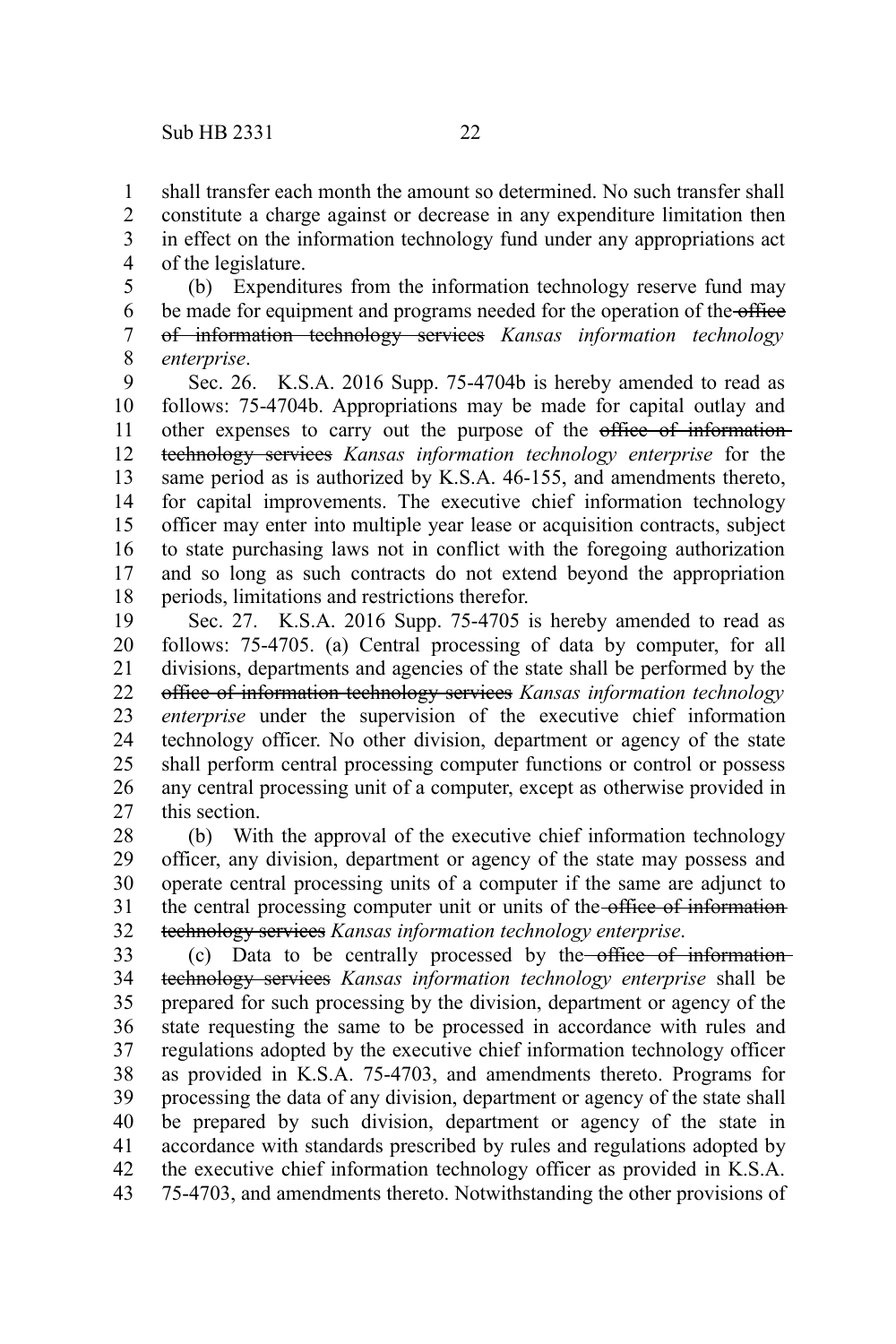this subsection, the office of information technology services *Kansas information technology enterprise* shall prepare data or programs, or provide technical consultation, when a division, department or agency of the state requests such service of the office of information technologyservices *Kansas information technology enterprise* and the executive chief information technology officer. 1 2 3 4 5 6

(d) This section shall not apply to the universities under the jurisdiction and control of the state board of regents. 7 8

Sec. 28. K.S.A. 2016 Supp. 75-4709 is hereby amended to read as follows: 75-4709. (a) The executive chief information technology officer shall provide for and coordinate all telecommunications services for all divisions, departments and agencies of the state pursuant to policies established by the information technology executive council. The executive chief information technology officer shall have the authority to control the acquisition, retention and use of all telecommunications services for all divisions, departments and agencies of the state, and to develop and review plans and specifications for telecommunications services throughout the state. 9 10 11 12 13 14 15 16 17 18

(b) The executive chief information technology officer, when feasible, may enter into agreements with any entity defined in this subsection extending to such entity the use of state intercity telecommunications facilities and services under the control of the executive chief information technology officer. 19 20 21 22 23

24

As used in this subsection, an "entity" means:

(1) Any governmental unit, including any state agency, taxing subdivision of the state or municipality; or 25 26

(2) any hospital or nonprofit corporation which the executive chief information technology officer determines to be performing any state function on an ongoing basis through agreement or otherwise, or any function which will assist a governmental unit in attaining an objective or goal, bearing a valid relationship to powers and functions of such unit. 27 28 29 30 31

(c) Every record made, maintained or kept by the secretary of administration or the division of information systems and communications, prior to the effective date of this act, shall be maintained or kept by the executive chief information technology officer or the office of information technology services *Kansas information technology enterprise*, or any agency or instrumentality thereof, which relates to the acquisition, retention or use of telecommunications services provided to any division, department or agency of the state, state officer or governmental unit and which pertains to individually identifiable individuals using such telecommunication services shall constitute for purposes of the open records act a record of the division, department or agency of the state, state officer or governmental unit to which such records relate. The official 32 33 34 35 36 37 38 39 40 41 42 43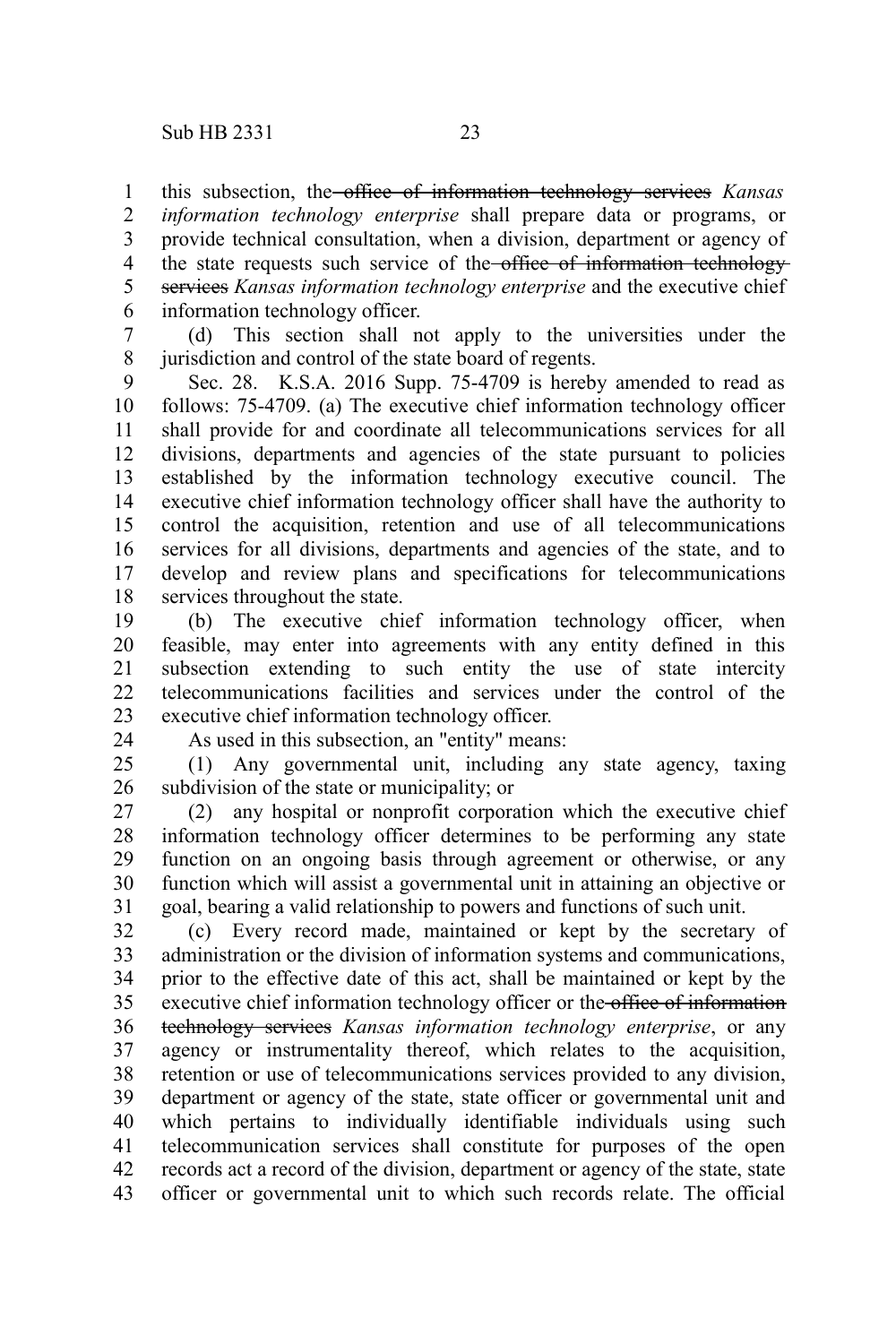custodian of such records for the purposes of the open records act shall be the official custodian of the records of such division, department or agency of the state, state officer or governmental unit. 1 2 3

Sec. 29. K.S.A. 2016 Supp. 75-4718 is hereby amended to read as follows:  $75-4718$ .  $(a)$  The executive chief information technology officer shall submit to the governor proposed rules and regulations with respect to the manner of performance of any power or duty of the office of information technology services *Kansas information technology enterprise*, the execution of any business of such office and its relations to and business with other state agencies, appeals from the final decisions or final actions of the executive chief information technology officer, and such other matters as are provided by law. Before any such proposed rules and regulations are submitted to the governor, the same shall have received the approval required by K.S.A. 77-420, and amendments thereto, the attorney general shall have made the finding required by K.S.A. 77-420, and amendments thereto, and the executive chief information technology officer shall have held the hearing thereon required by K.S.A. 77-421, and amendments thereto. The governor shall either approve, modify and approve or reject any such proposed rules and regulations. The executive chief information technology officer shall adopt such rules and regulations so approved or so modified and approved by the governor. 4 5 6 7 8 9 10 11 12 13 14 15 16 17 18 19 20 21

(b) All rules and regulations, orders and directives of the secretary of administration, the department of administration, the director of information systems and communications, or the division of information systems and communications which relate to the powers, duties and functions transferred from the director of information systems and communications and the division of information systems and communications of the department of administration to the executive chief information technology officer and office of information technologyservices by this act and which are in effect on the effective date of this act shall continue to be effective and shall be deemed to be rules and regulations, orders and directives of the executive chief information technology officer and office of information technology services until revised, amended, revoked or nullified pursuant to law. 22 23 24 25 26 27 28 29 30 31 32 33 34

Sec. 30. K.S.A. 2016 Supp. 75-4719 is hereby amended to read as follows: 75-4719. For the purpose of preparation of the governor's budget report and related legislative measure or measures for submission to the legislature, the office of information technology services *Kansas information technology enterprise*, established in K.S.A. 75-4701, and amendments thereto, shall be considered a separate state agency and shall be titled for such purpose as the "office of information technologyservices*Kansas information technology enterprise*." The budget estimates and requests of such office shall be presented as from a state agency 35 36 37 38 39 40 41 42 43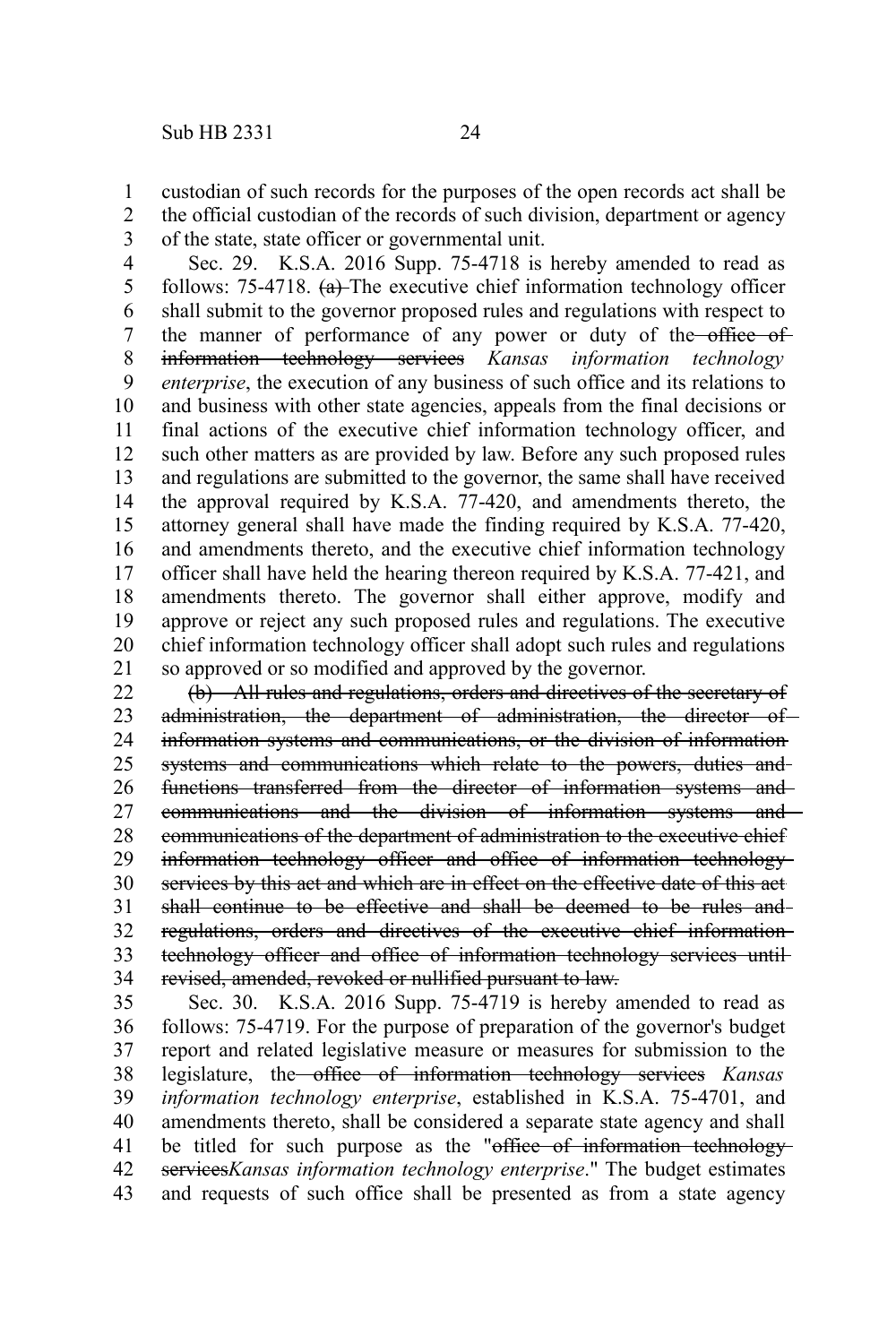separate from the department of administration, and such separation shall be maintained in the budget documents and reports prepared by the director of the budget and the governor, or either of them, including all related legislative reports and measures submitted to the legislature. 1 2 3 4

Sec. 31. K.S.A. 2016 Supp. 75-6512 is hereby amended to read as follows: 75-6512. (a) Subject to the provisions of appropriations acts, the secretary of administration is hereby authorized to establish and administer a cafeteria plan pursuant to the provisions of section 125 of the federal internal revenue code of 1986 which shall be available to persons who are officers or employees of the state and who are qualified to participate in the state health care benefits program and which shall include, but not be limited to, provisions under which such officers and employees may agree to receive reduced compensation and: (1) Have the state's contribution under K.S.A. 75-6508, and amendments thereto, cover costs of dependent benefit coverage or other benefits under the state health care benefits program which would otherwise be payable by such officers and employees; and (2) receive benefits under the state employee dependent care assistance program under K.S.A. 75-6520, and amendments thereto. 5 6 7 8 9 10 11 12 13 14 15 16 17 18

(b) Any reduction in compensation for any person pursuant to any such cafeteria plan shall not reduce the compensation of such person for purposes of the employment security law, workers compensation act or the purposes of determining contributions and benefits under the Kansas public employees retirement system or any retirement system administered by the board of trustees of the Kansas public employees retirement system. 19 20 21 22 23 24

(c) Implementation of any such cafeteria plan and any additions or deletions thereto shall be subject to approval of the secretary of administration and the office of information technology services *Kansas information technology enterprise* to assure adequate data processing resources therefor within the office of information technology services *Kansas information technology enterprise*. 25 26 27 28 29 30

Sec. 32. K.S.A. 2016 Supp. 75-7201 is hereby amended to read as follows: 75-7201. As used in K.S.A. 2016 Supp. 75-7201 through 75- 7212, *and sections 9 through 13,* and amendments thereto: 31 32 33

(a) *"Cabinet agency" means the: (1) Department of administration; (2) department of revenue; (3) department of commerce; (4) department of labor; (5) department of health and environment; (6) Kansas department for aging and disability services; (7) Kansas department for children and families; (8) department of corrections; (9) adjutant general; (10) Kansas highway patrol; (11) Kansas department of agriculture; (12) Kansas department of wildlife, parks and tourism; and (13) department of transportation.* 34 35 36 37 38 39 40 41

*(b)* "Cumulative cost" means the total expenditures, from all sources, for any information technology project by one or more state agencies to 42 43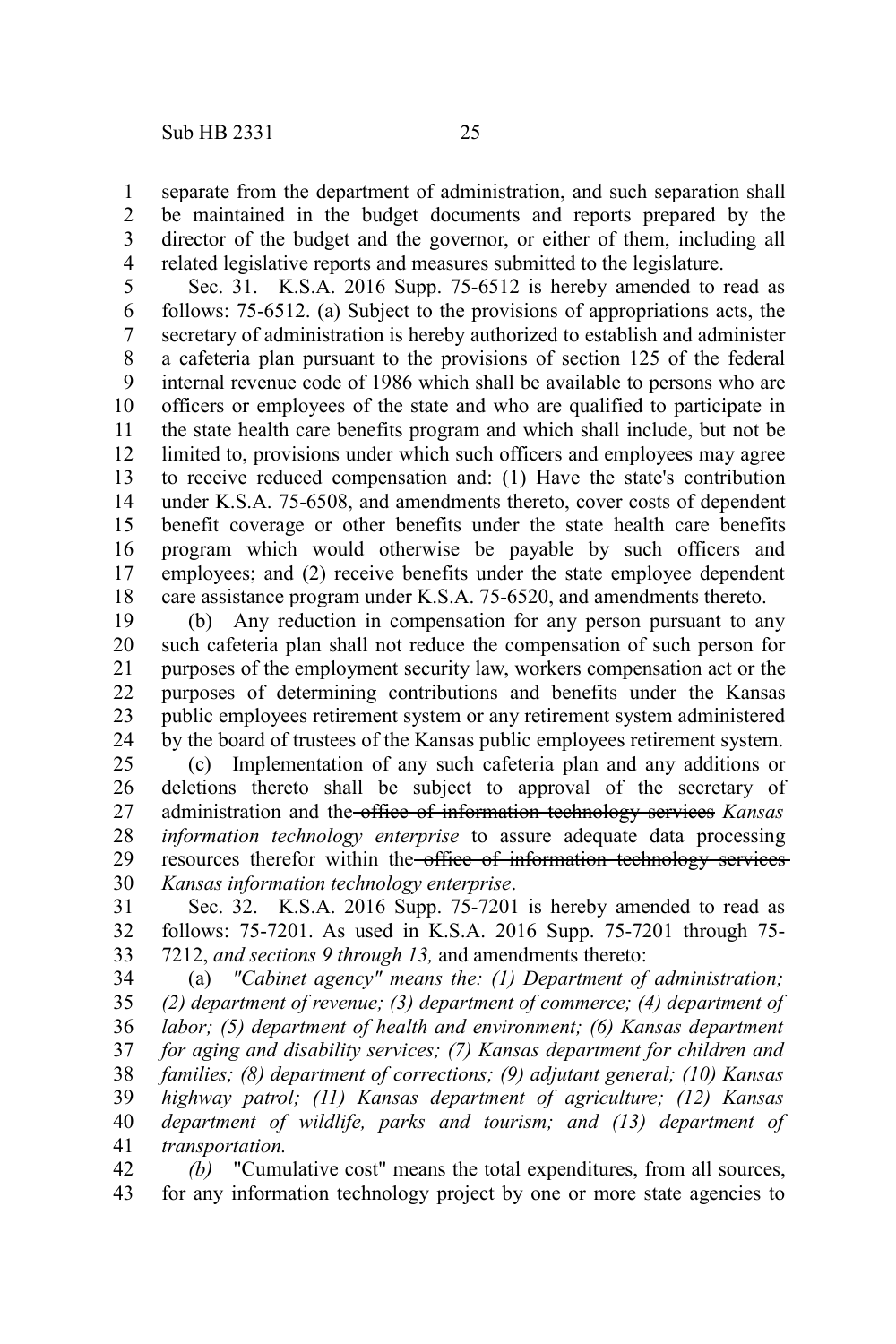meet project objectives from project start to project completion or the date and time the project is terminated if it is not completed. 1 2

(b) *(c)* "Executive *branch* agency" means any state agency in the executive branch of government *the state of Kansas, but shall not include elected office agencies or regents' institutions*. 3 4 5

(c) *(d)* "Information technology project" means a project for a major computer, telecommunications or other information technology improvement with an estimated cumulative cost of \$250,000 or more and includes any such project that has proposed expenditures for: (1) New or replacement equipment or software; (2) upgrade improvements to existing equipment and any computer systems, programs or software upgrades therefor; or (3) data or consulting or other professional services for such a project. 6 7 8 9 10 11 12 13

(d) *(e)* "Information technology project change or overrun" means any of the following: 14 15

(1) Any change in planned expenditures for an information technology project that would result in the total authorized cost of the project being increased above the currently authorized cost of such project by more than either \$1,000,000 or 10% of such currently authorized cost of such project, whichever is lower; 16 17 18 19 20

(2) any change in the scope of an information technology project, as such scope was presented to and reviewed by the joint committee or the chief information technology officer to whom the project was submitted pursuant to K.S.A. 2016 Supp. 75-7209, and amendments thereto; or 21 22 23 24

(3) any change in the proposed use of any new or replacement information technology equipment or in the use of any existing information technology equipment that has been significantly upgraded. 25 26 27

(e) *(f)* "Joint committee" means the joint committee on information technology. 28 29

(f) *(g)* "Judicial agency" means any state agency in the judicial branch of government. 30 31

(g) *(h)* "Legislative agency" means any state agency in the legislative branch of government. 32 33

(h) *(i)* "Project" means a planned series of events or activities that is intended to accomplish a specified outcome in a specified time period, under consistent management direction within a state agency or shared among two or more state agencies, and that has an identifiable budget for anticipated expenses. 34 35 36 37 38

 $(i)$  (i) "Project completion" means the date and time when the head of a state agency having primary responsibility for an information technology project certifies that the improvement being produced or altered under the project is ready for operational use. 39 40 41 42

 $\leftrightarrow$  (i) *(k)* "Project start" means the date and time when a state agency 43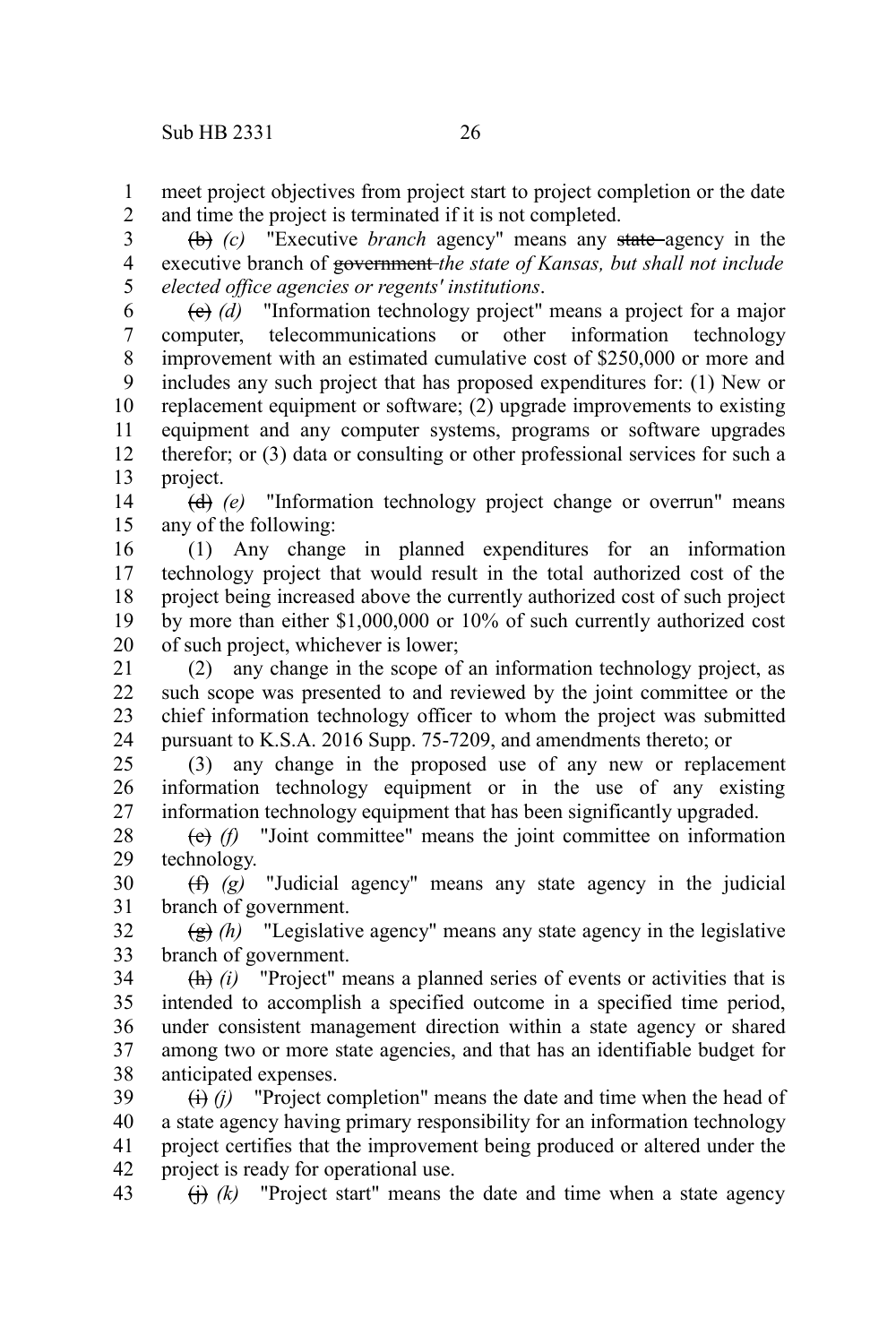begins a formal study of a business process or technology concept to assess the needs of the state agency, determines project feasibility or prepares an information technology project budget estimate under K.S.A. 2016 Supp. 75-7209, and amendments thereto. 1 2 3 4

(k) *(l)* "State agency" means any state office or officer, department, board, commission, institution or bureau, or any agency, division or unit thereof. 5 6 7

Sec. 33. K.S.A. 2016 Supp. 75-7202 is hereby amended to read as follows: 75-7202. (a) There is hereby established the information technology executive council which shall be attached to the office of information technology services *Kansas information technology enterprise* for purposes of administrative functions. 8 9 10 11 12

(b) The council shall be composed of 17 voting members as follows: The secretary of administration; two cabinet agency heads; one noncabinet agency head; the director of the budget; the executive chief information technology officer; the legislative chief information technology officer; the judicial chief information technology officer and the judicial administrator of the Kansas supreme court; the executive director of the Kansas board of regents; the commissioner of education; two representatives of cities; two representatives of counties; the network manager of the information network of Kansas (INK); and one representative from the private sector who is a chief executive officer or chief information technology officer. The chief information technology architect shall be a nonvoting member of the council. The two cabinet agency heads, the noncabinet agency head, the representatives of cities, the representatives of counties and the representative from the private sector shall be appointed by the governor for a term not to exceed 18 months. Upon expiration of an appointed member's term, the member shall continue to hold office until the appointment of a successor. Nonappointed members shall serve ex officio. 13 14 15 16 17 18 19 20 21 22 23 24 25 26 27 28 29

(c) The chairperson of the council shall be drawn from the chief information technology officers, with each chief information technology officer serving a one-year term. The term of chairperson shall rotate among the chief information technology officers on an annual basis. 30 31 32 33

(d) The council shall hold meetings and hearings in the city of Topeka or at such other places as the council designates, on call of the chairperson or on request of four or more members. 34 35 36

(e) Members of the council may not appoint an individual to represent them on the council and only members of the council may vote. 37 38

(f) Members of the council shall receive mileage, tolls and parking as provided in K.S.A. 75-3223, and amendments thereto, for attendance at any meeting of the council or any subcommittee meeting authorized by the council. 39 40 41 42

Sec. 34. K.S.A. 2016 Supp. 75-7204 is hereby amended to read as 43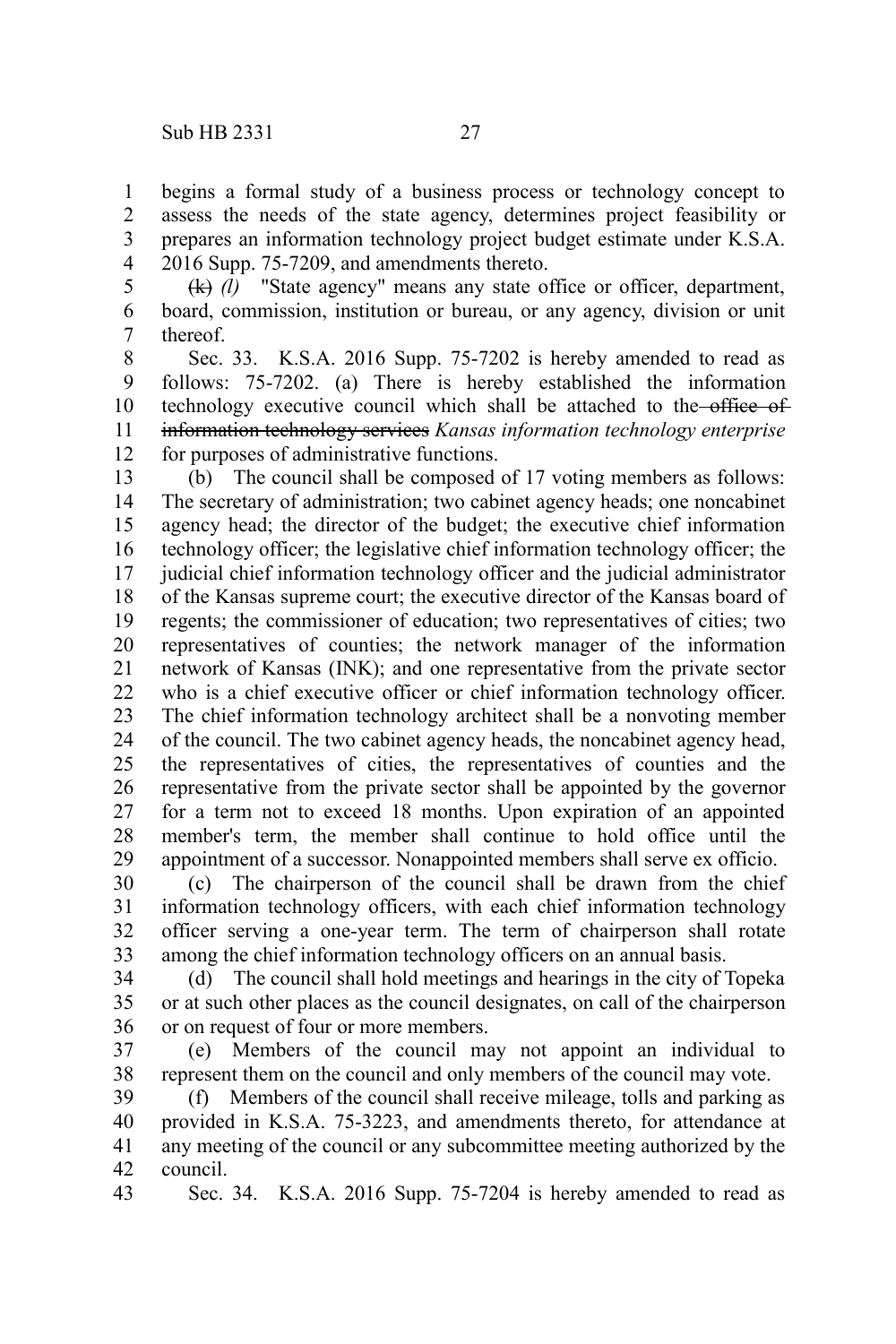follows: 75-7204. (a) There is hereby established, within and as a part of the office of information technology services *Kansas information technology enterprise*, the position of chief information technology architect whose duties shall be performed under the supervision of the executive chief information technology officer. 1 2 3 4 5

*(1)* The chief information technology architect shall be in the unclassified service under the Kansas civil service act, shall be appointed by the executive chief information technology officer, subject to approval of the governor and shall receive compensation in an amount fixed by the executive chief information technology officer, subject to approval of the governor. 6 7 8 9 10 11

*(2) The position of chief information technology architect may also be filled by the Kansas information technology enterprise architecture and standards committee, which shall be appointed by the executive chief information technology officer. If the chief information technology architect position is filled by the committee, no compensation shall be available to committee members.* 12 13 14 15 16 17

18

(b) The chief information technology architect shall:

(1) Propose to the information technology executive council: (A) Information technology resource policies and procedures and project management methodologies for all state agencies; (B) an information technology architecture, including telecommunications systems, networks and equipment, that covers all state agencies; (C) standards for data management for all state agencies; and (D) a strategic information technology management plan for the state; 19 20 21 22 23 24 25

(2) serve as secretary to the information technology executive council; and 26 27

(3) perform such other functions and duties as provided by law or as directed by the executive chief information technology officer. 28 29

Sec. 35. K.S.A. 2016 Supp. 75-7205 is hereby amended to read as follows: 75-7205. (a) There is hereby established within and as a part of the office of information technology services *Kansas information technology enterprise* the position of executive chief information technology officer. The executive chief information technology officer shall be in the unclassified service under the Kansas civil service act, shall be appointed by the governor, and shall receive compensation in an amount fixed by the governor. The executive chief information technology officer shall maintain a presence in any cabinet established by the governor and shall report to the governor. 30 31 32 33 34 35 36 37 38 39

40

(b) The executive chief information technology officer shall:

(1) Review and consult with each executive *branch* agency regarding information technology plans, deviations from the state information technology architecture, information technology project estimates and 41 42 43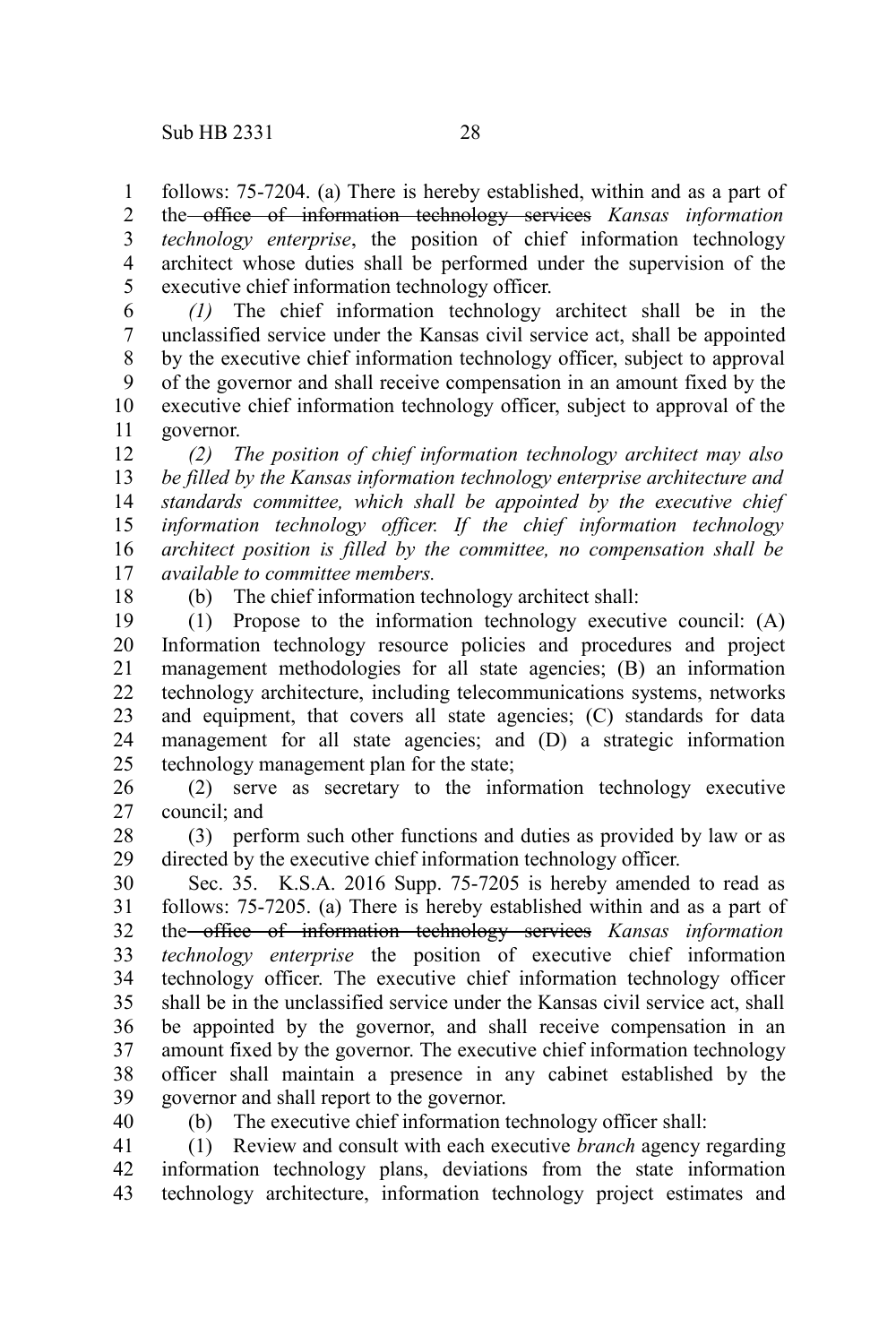information technology project changes and overruns submitted by such agency pursuant to K.S.A. 2016 Supp. 75-7209, and amendments thereto, to determine whether the agency has complied with: (A) The information technology resource policies and procedures and project management methodologies adopted by the information technology executive council; (B) the information technology architecture adopted by the information technology executive council; (C) the standards for data management adopted by the information technology executive council; and (D) the strategic information technology management plan adopted by the information technology executive council; 1 2 3 4 5 6 7 8 9 10

(2) report to the *individual or committee serving as the* chief information technology architect all deviations from the state information architecture that are reported to the executive information technology officer by executive *branch* agencies; 11 12 13 14

(3) submit recommendations to the division of the budget as to the technical and management merit of information technology project estimates and information technology project changes and overruns submitted by executive *branch* agencies pursuant to K.S.A. 2016 Supp. 75-7209, and amendments thereto, based on the determinations made pursuant to subsection (b)(1); 15 16 17 18 19 20

(4) monitor executive *branch* agencies' compliance with: (A) The information technology resource policies and procedures and project management methodologies adopted by the information technology executive council; (B) the information technology architecture adopted by the information technology executive council; (C) the standards for data management adopted by the information technology executive council; and (D) the strategic information technology management plan adopted by the information technology executive council; 21 22 23 24 25 26 27 28

(5) coordinate implementation of new information technology among executive *branch* agencies and with the judicial and legislative chief information technology officers; 29 30 31

(6) designate the ownership of information resource processes and the lead agency for implementation of new technologies and networks shared by multiple agencies within the executive branch of state government; 32 33 34

*(7) review, coordinate and approve all appropriate executive branch information technology expenditures pursuant to section 10, and amendments thereto;* 35 36 37

*(8) manage and order executive branch information technology systems and employees in a uniform, efficient and cost-effective manner;* 38 39

*(9) deliver information technology services to the executive branch agencies through information technology systems, to further the priorities of service, effectiveness, prevention of fraud and abuse and adaptation to developing technologies;*  40 41 42 43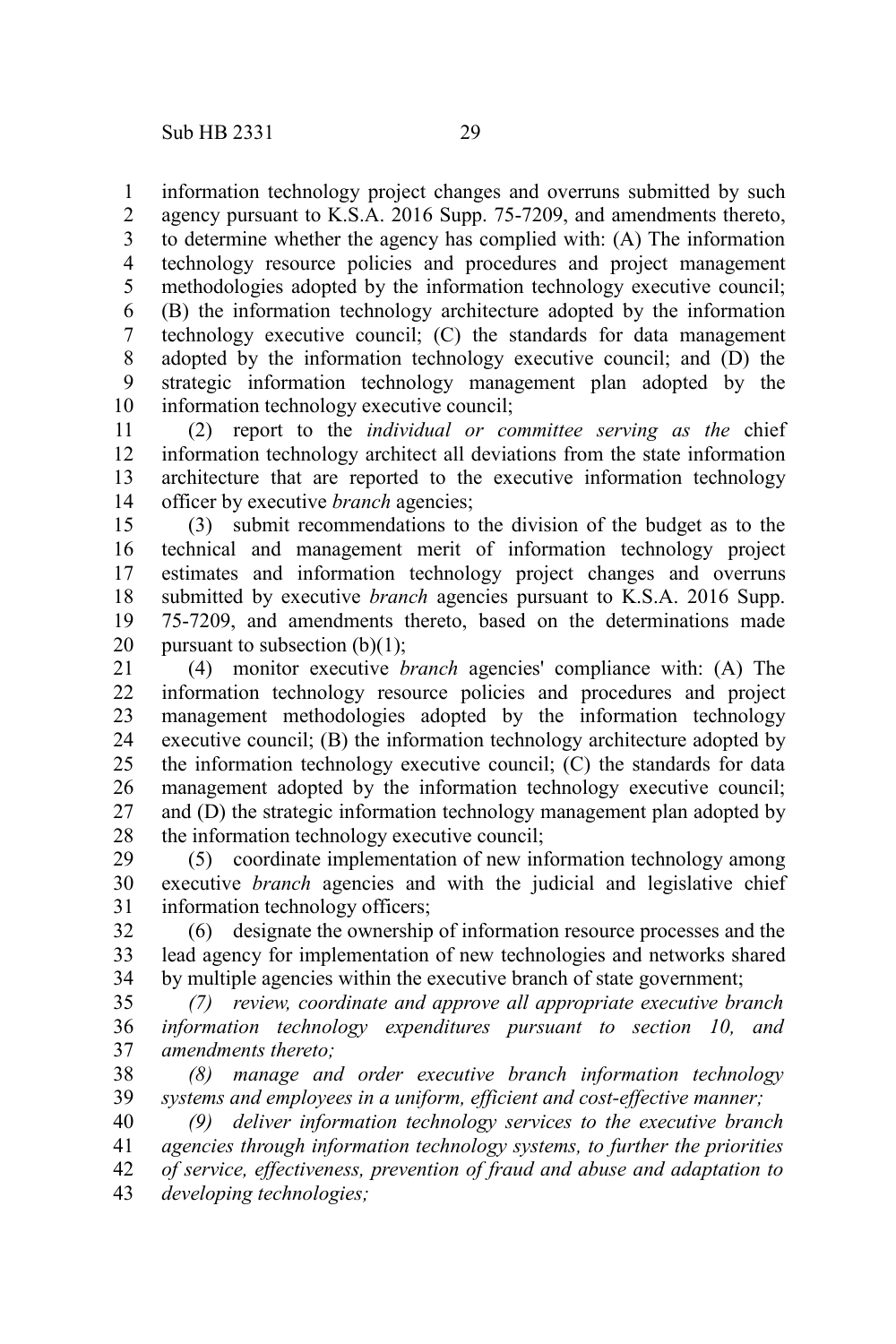6

9 10

*(10) on or before the first day of the regular legislative session, shall submit a report to the president of the senate and the speaker of the house of representatives, to be distributed to relevant standing and joint committees, and the Kansas legislative research department and the Kansas state library. Such report shall contain:* 1 2 3 4 5

*(A) A projected budget for the upcoming three fiscal years;*

*(B) fund balances and expenditures from the most recent fiscal year, with expenditures broken down by agency;* 7 8

*(C) a three-year strategic plan for technology for the state;*

*(D) performance measures for the enterprise;*

*(E) cost savings to the state achieved through implementation of standardized and consolidated information technology services;* 11 12 13

*(F) customer satisfaction ratings; and*

*(G) all other information the executive chief information technology officer deems relevant or necessary;* and 14 15

 $(7)$ *(11)* perform such other functions and duties as provided by law or as directed by the governor. 16 17

Sec. 36. K.S.A. 2016 Supp. 75-7224 is hereby amended to read as follows: 75-7224. (a) The board shall: 18 19

(1) Provide a program to facilitate the use of broadband technologybased video communication for distance learning and telemedicine by schools, libraries and hospitals; 20 21 22

(2) transition schools, libraries and hospitals that have a direct KAN-ED connection as of January 1, 2012, to a commercially provided broadband internet connection no later than June 30, 2013. At the time a school, library or hospital has been transitioned off a KAN-ED connection, the board shall pay up to \$350 per month to such school, library or hospital for the cost of broadband service until June 30, 2013; 23 24 25 26 27 28

(3) provide the secretary of commerce any information necessary to conduct the needs assessment described in subsection (b); 29 30

(4) assist schools, libraries and hospitals to apply for federal grants to be used for purposes consistent with this act; and 31 32

(5) collect data regarding: 33

- (A) Distance learning and telemedicine usage; and
- 35

34

(B) the volume of data accessed.

The board shall develop a methodology for updating and validating any data collected for periodic revisions of the program, standards and priorities. 36 37 38

(b) (1) The secretary of commerce shall facilitate the execution of the needs assessment and the creation of the report. The secretary shall contract with a third party that has expertise in telecommunications services for educational institutions to conduct such needs assessment and create such report. 39 40 41 42 43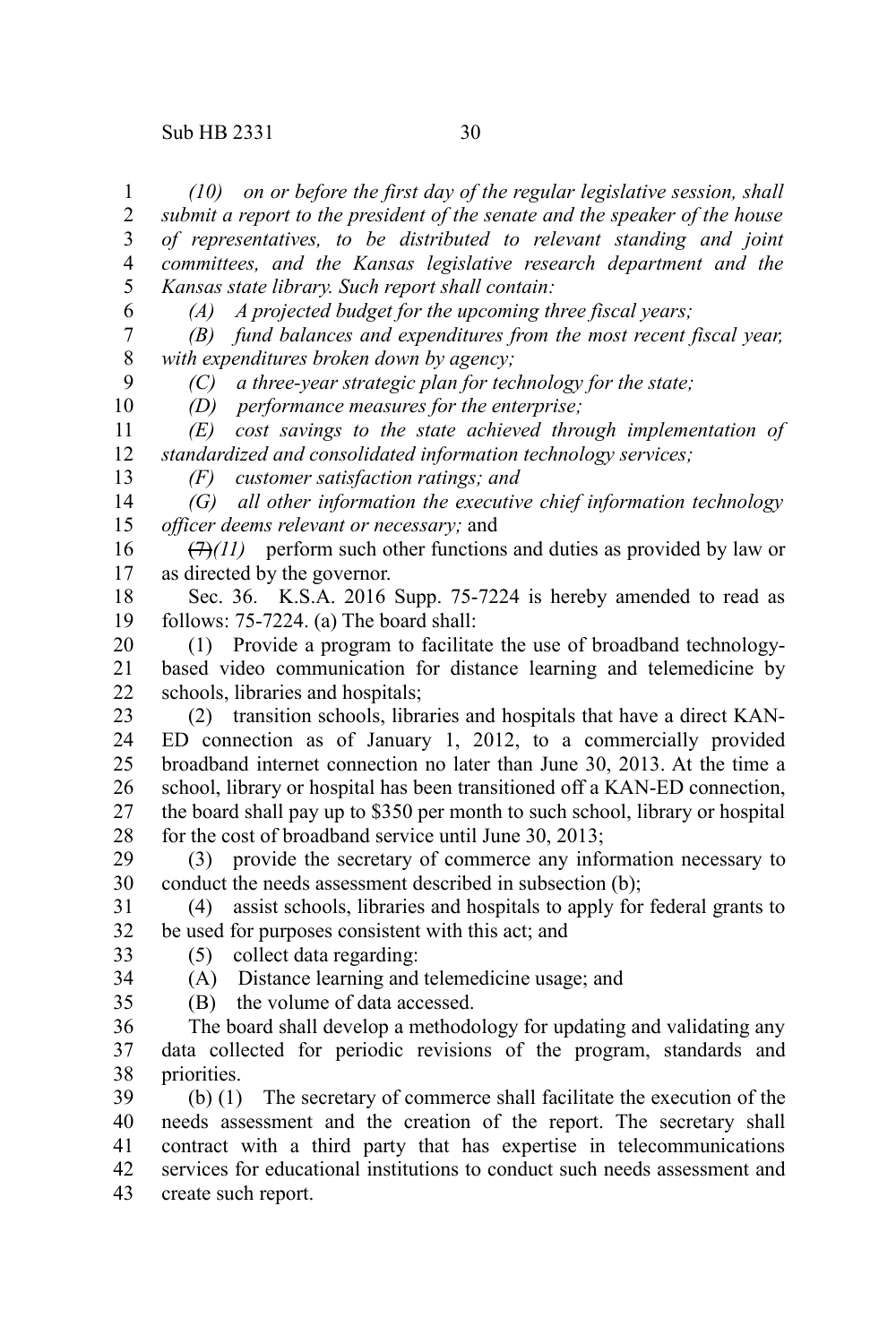(2) The needs assessment shall include, for each school, library and hospital connected to the network as of January 1, 2012: Current and future broadband service and quality needs and a determination of all KAN-ED expenses for shared services or infrastructure, including any costs deferred by federal moneys, that are providing services and network connections. Based on the results of the needs assessment, the secretary of commerce, in coordination with the third party contractor, shall create a report that: (A) Compares the utilization, efficiency and effectiveness of KAN-ED to other similar programs in other states for schools, libraries and hospitals; (B) determines if the KAN-ED program, as of the effective date of this act, is worth its cost in terms of price, service, quality, needed network upgrades and increased utilization of broadband by schools, libraries and hospitals; (C) determines if there are alternative models or opportunities for broadband procurement by schools, libraries and hospitals; (D) determines if the services and applications offered by KAN-ED lead to full utilization of broadband technology by schools, libraries, hospitals and their surrounding communities; and  $(E)$  recommends any cost-effective broadband services that are available. 1 2 3 4 5 6 7 8 9 10 11 12 13 14 15 16 17 18

(3) The board shall reimburse the cost of conducting such needs assessment and report described in paragraph (2), not to exceed \$250,000. 19 20

(4) The results of such needs assessment and the report shall be submitted to the board on or before January 1, 2013. 21 22

(c) The board may request and receive assistance from any school, any library, any hospital, the state corporation commission, any other agency of the state or any telecommunications, cable or other communications services provider to gather necessary data to implement such program. 23 24 25 26 27

(d) The board shall establish: (1) Technical standards for operation and maintenance of the program; (2) the method of monitoring operations of the program; and (3) the method or methods of adjusting the program to reflect the needs of schools, libraries and hospitals as determined by the needs assessment or ongoing data collection for each such entity. Such standards and methods shall be included in the board's report to the legislature pursuant to K.S.A. 2016 Supp. 75-7226, and amendments thereto. 28 29 30 31 32 33 34 35

(e) Based on the findings of the needs assessments or collected data, the board shall develop a plan to: (1) Facilitate the use of broadband technology-based video communication for distance learning and telemedicine by schools, libraries and hospitals; and (2) transition schools, libraries and hospitals that have a direct KAN-ED connection as of January 1, 2012, to a commercially provided broadband internet connection no later than June 30, 2013. The plan may require users of the program to bear part of its cost. Such plan shall be included in the board's 36 37 38 39 40 41 42 43